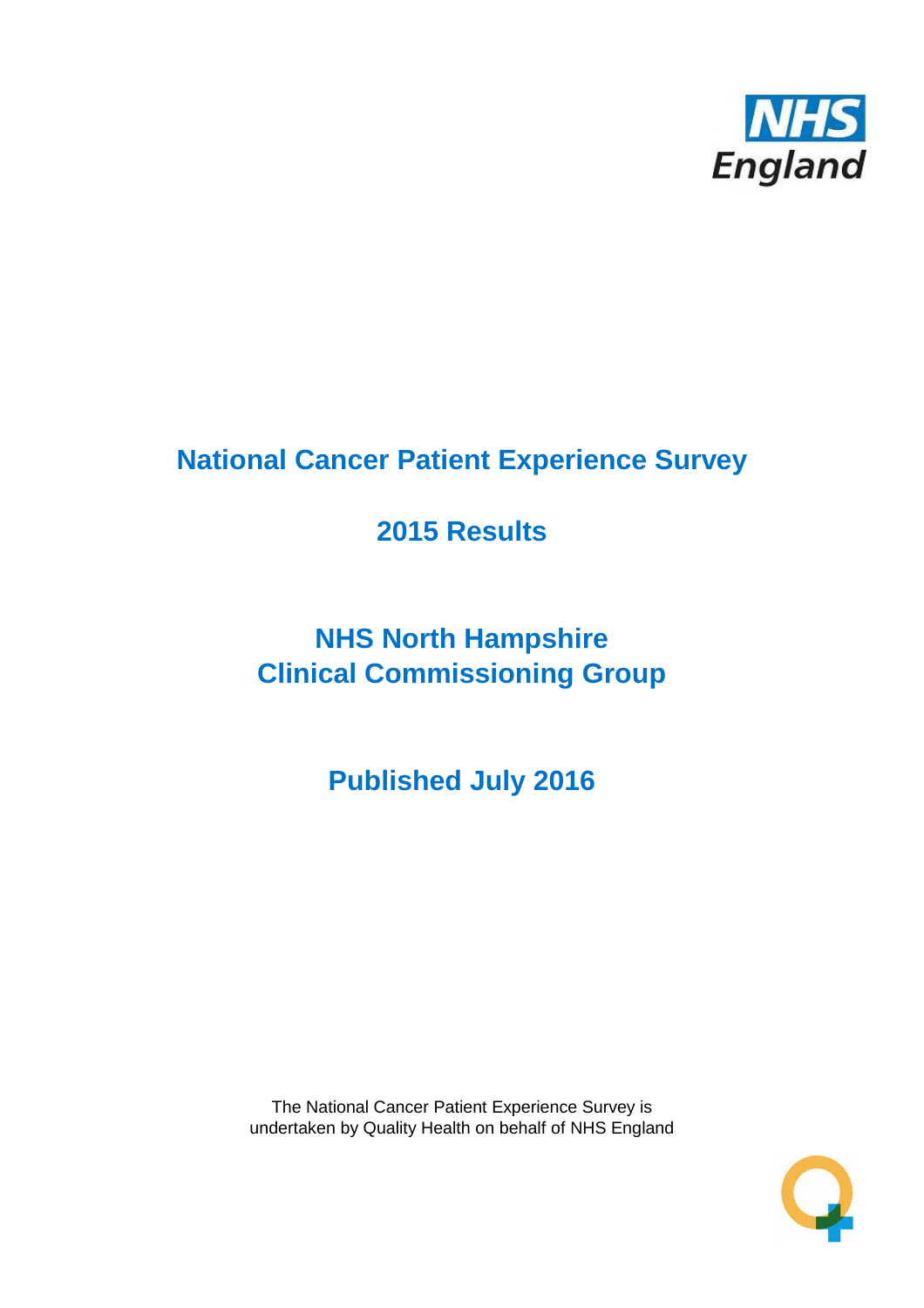### **Introduction**

The National Cancer Patient Experience Survey 2015 is the fifth iteration of the survey first undertaken in 2010. It has been designed to monitor national progress on cancer care; to provide information to drive local quality improvements; to assist commissioners and providers of cancer care; and to inform the work of the various charities and stakeholder groups supporting cancer patients.

The survey was overseen by a national Cancer Patient Experience Advisory Group. This Advisory Group set the principles and objectives of the survey programme and guided questionnaire development.

The survey was commissioned and managed by NHS England. The survey provider, Quality Health, is responsible for designing, running and analysing the survey.

Full national results and other reports are available at www.ncpes.co.uk

Further details on the survey methodology and changes to the 2015 survey can be found in the Annex. Note that a number of significant changes were made to the 2015 survey so caution should be taken in directly comparing data from the 2015 survey to the findings of the previous CPES surveys. No comparisons with previous surveys are presented in this report.

#### **This report**

The report shows how this CCG scored for each question in the survey, compared with national results. It is aimed at helping individual CCGs to understand their performance and identify areas for local improvement.

Note that responses for questions with 1-20 respondents have been suppressed. This is to protect patient confidentiality and because uncertainty around the result is too great.

#### **Data tables**

The data tables presented in this report show the following for each question:

- **Column 1** shows the number of respondents to this question
- **Column 2** shows the unadjusted 2015 score for this CCG
- **Column 3** shows the case-mix adjusted 2015 score for this CCG
- **Column 4** shows the lower limit of the expected range of scores for this CCG (the top of the pale blue section on the Comparability chart - see below)
- **Column 5** shows the upper limit of the expected range of scores for this CCG (the bottom of the dark blue section on the Comparability chart - see below)
- **Column 6** shows the National Average score for this question.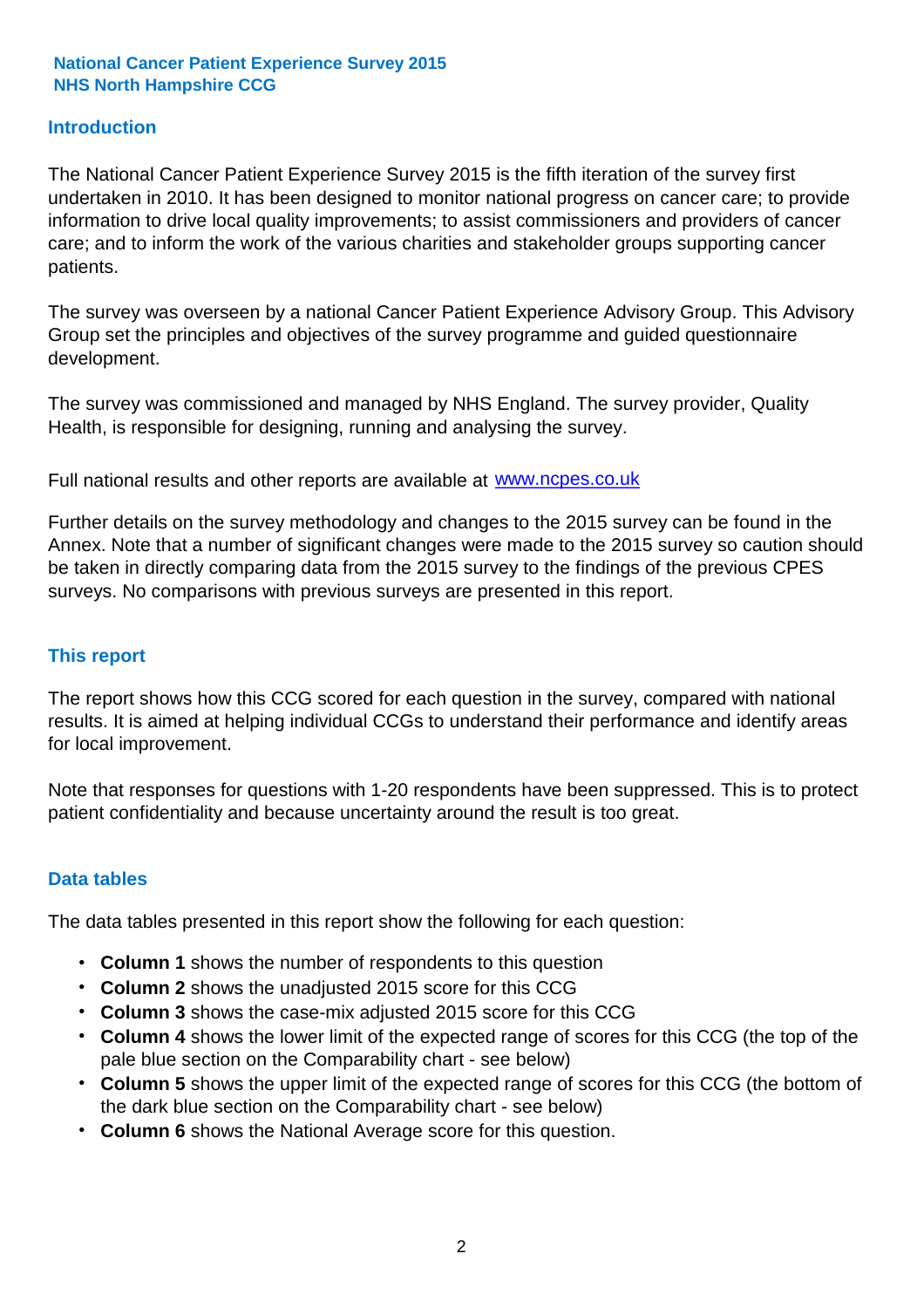Results for individual response options are presented in the detailed data tables **WWW.ncpes.co.uk** Confidence Intervals for unadjusted and case-mix adjusted data are provided in these tables.

Expected ranges and 95% Confidence Intervals highlight the uncertainty around the results. The size of the expected ranges and confidence intervals will be different for each question, and depends on the number of respondents and the range of their responses.

For further details on case-mix adjustment and the scoring methodology used, please refer to the Annex.

### **Comparability charts**

For the 2015 survey, we have adopted the CQC standard for reporting comparative performance, based on calculation of "expected ranges". This means that CCGs will be flagged as outliers only if there is statistical evidence that their scores deviate (positively or negatively) from the range of scores that would be expected for CCGs of the same size.

The Comparability charts in this report show a bar with these expected ranges (in grey), higher than expected (in dark blue), and lower than expected (in pale blue). A black dot represents the actual score of this CCG.

The same colour convention has been used in Column 3 of the Data tables.

For further details on expected ranges, please refer to the technical document at **www.ncpes.co.uk** 

#### **Tumour group tables**

The final set of tables in this report show the scores for each question for each of the 13 tumour groups, with a comparative national score for that tumour group.

These breakdowns are intended as additional information for CCGs to understand the differences between the experiences of patients with different types of cancer. The numbers are generally relatively small and may not be statistically significant. They should therefore be treated with some caution.

#### **Notes on specific questions**

Question 5 in the survey has not been scored. However, the unscored data is useful and has been published alongside the other results in this report. This question asked respondents to "tick all that apply". The results show all of the responses given including where respondents chose two or more options.

Questions used to direct respondents to different parts of the survey (questions 4, 17, 24, 27, 40, 43, 46) and other demographic and information questions are not reported.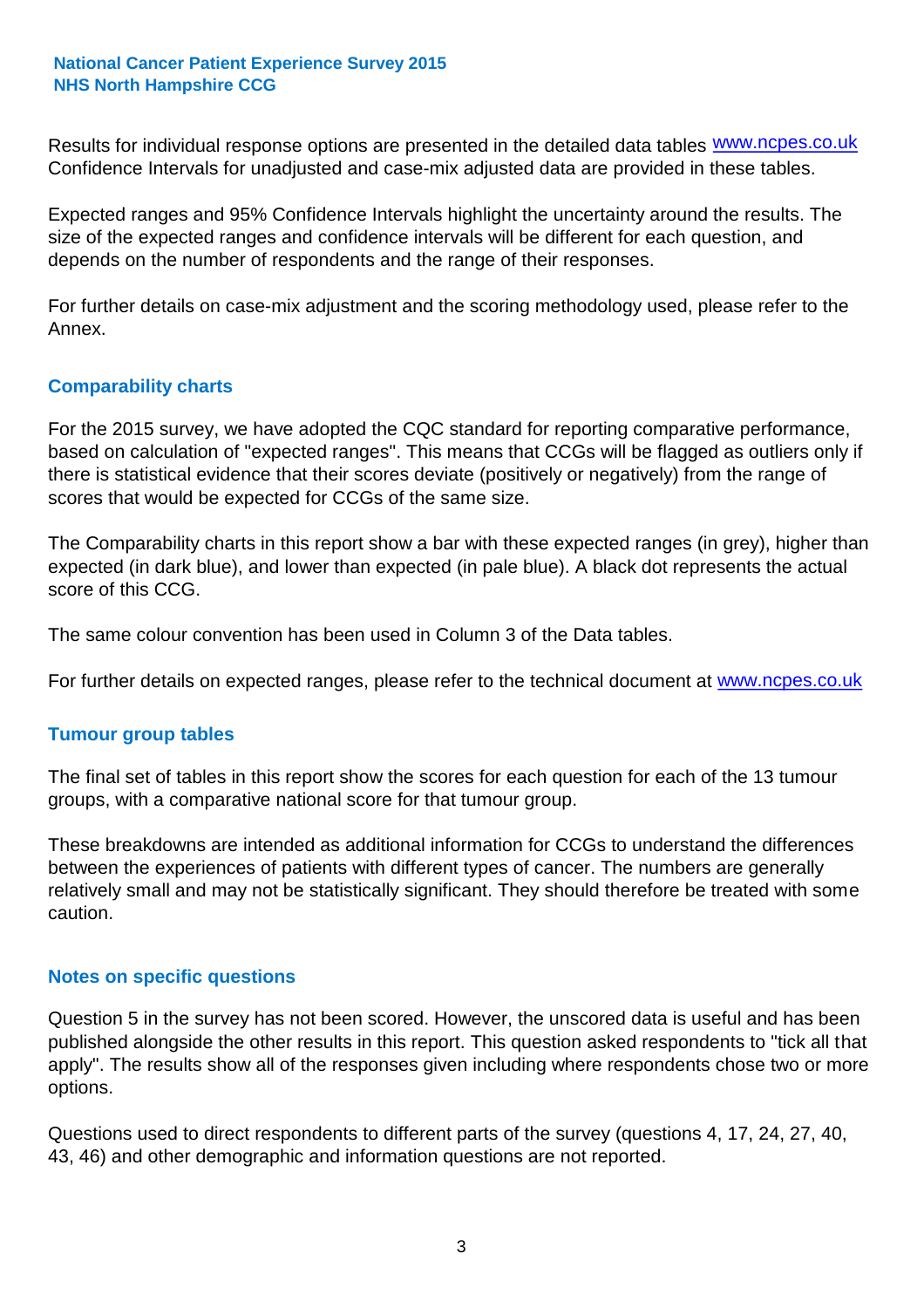#### **How to use the data**

Unadjusted data should be used to see the actual responses from patients relating to the CCG.

Case-mix adjusted data, together with expected ranges, should be used to understand whether the results are significantly higher or lower than national results.

Case-mix adjusted data, together with (case-mix adjusted) Confidence Intervals (presented in the detailed data tables **www.ncpes.co.uk**), should be used to understand whether the results are significantly higher or lower than the results for another CCG.

#### **Response rates**

Numbers of respondents by tumour group, age and gender can be found in the Annex.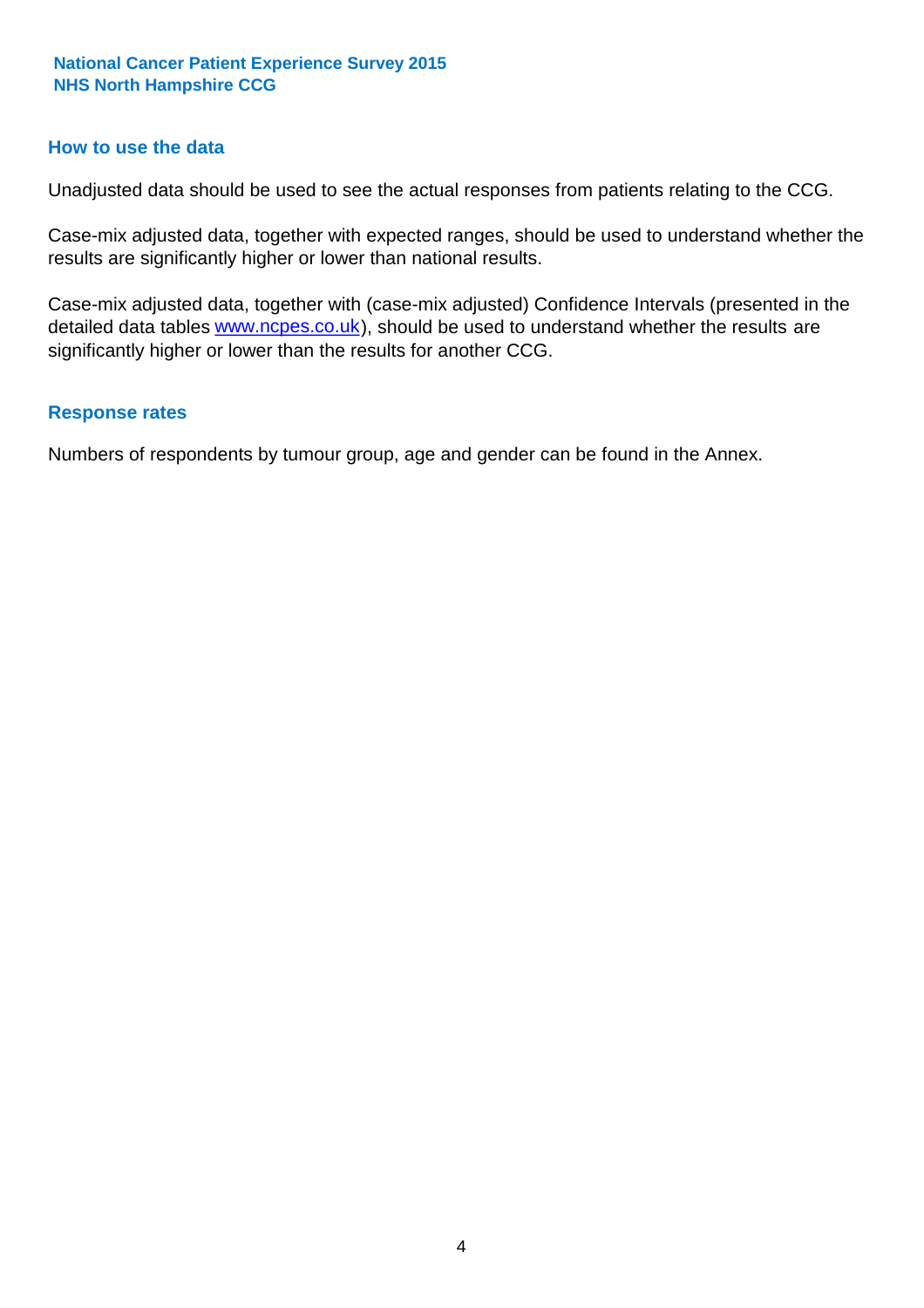## **Executive Summary**

average rating of 8.6. Asked to rate their care on a scale of zero (very poor) to 10 (very good), respondents gave an

The following questions are included in phase 1 of the Cancer Dashboard developed by Public Health England and NHS England\*:

- **75%** of respondents said that they were definitely involved as much as they wanted to be in decisions about their care and treatment
- **89%** of respondents said that they were given the name of a Clinical Nurse Specialist who would support them through their treatment
- when asked how easy or difficult it had been to contact their Clinical Nurse Specialist 89% of respondents said that it had been 'quite easy' or 'very easy'
- **90%** of respondents said that, overall, they were always treated with dignity and respect they were in hospital
- **94%** of respondents said that hospital staff told them who to contact if they were worried about their condition or treatment after they left hospital
- **59%** of respondents said that they thought the GPs and nurses at their general practice definitely did everything they could to support them while they were having cancer treatment.

Detailed results for these and other questions are set out in the sections that follow.

#### \* www.cancerdata.nhs.uk/dashboard

The questions were selected in discussion with the national Cancer Patient Experience Advisory Group and reflect four key patient experience domains: provision of information; involvement in decisions; care transition; interpersonal relations, respect and dignity. The figures presented above are all case-mix adjusted.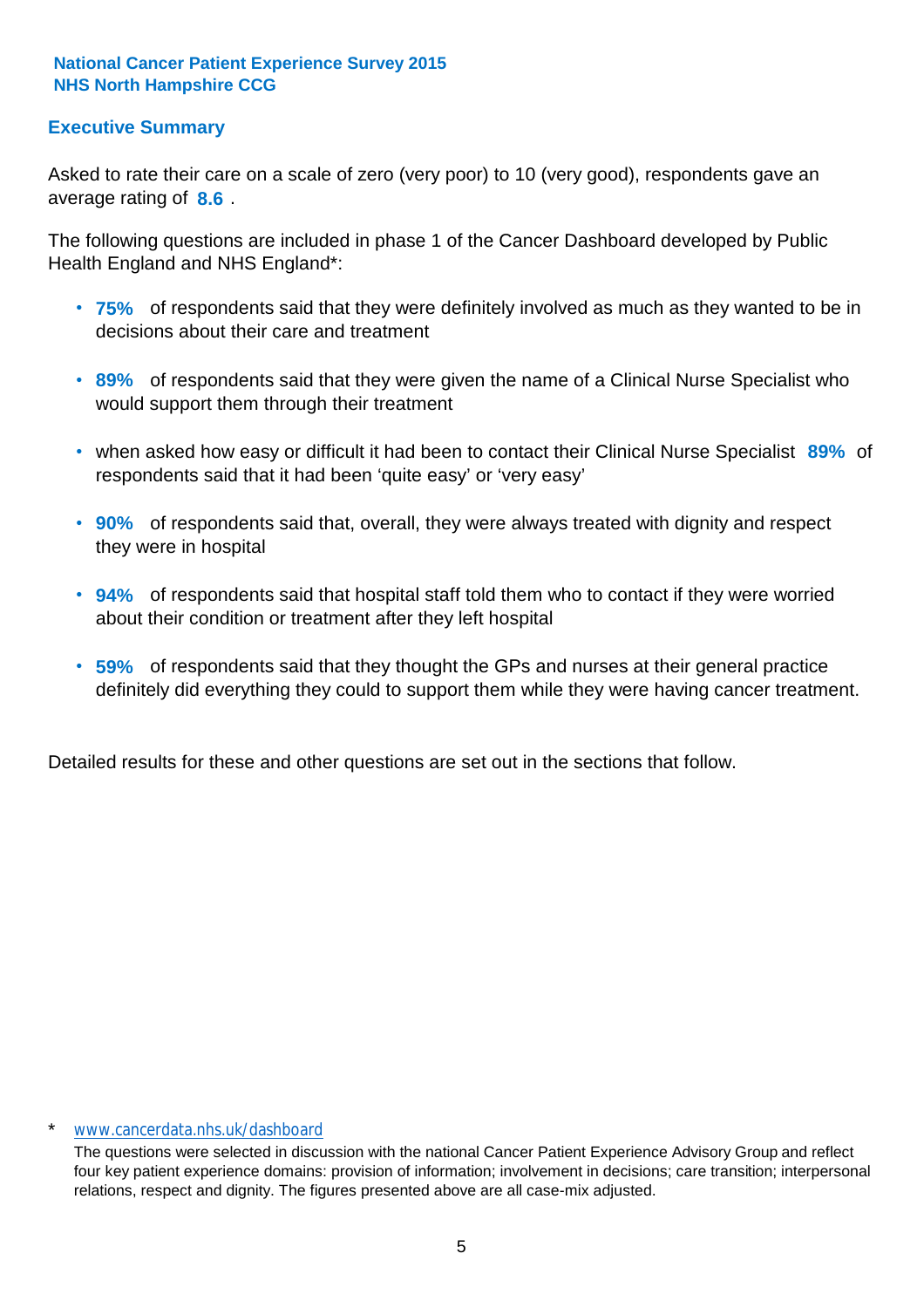# **Questions which scored outside expected range**

|                               |                                                                                            | 2015 Case-mix Adjusted |                                            |                                              |                                       |                              |  |  |  |  |
|-------------------------------|--------------------------------------------------------------------------------------------|------------------------|--------------------------------------------|----------------------------------------------|---------------------------------------|------------------------------|--|--|--|--|
| Question                      |                                                                                            |                        | Percentage<br>inis<br>2015<br>CC<br>۵<br>ą | Lower limit<br>expected<br>range<br>$\Omega$ | Upper limit<br>expected<br>range<br>₽ | National<br>Average<br>Score |  |  |  |  |
| Hospital care as an inpatient |                                                                                            |                        |                                            |                                              |                                       |                              |  |  |  |  |
| Q <sub>31</sub>               | Patient had confidence and trust in all ward nurses                                        | 215                    | 79%                                        | 66%                                          | 78%                                   | 72%                          |  |  |  |  |
|                               | Home care and support                                                                      |                        |                                            |                                              |                                       |                              |  |  |  |  |
| Q50                           | Patient definitely given enough support from health or social<br>services during treatment | 149                    | 40%                                        | 45%                                          | 63%                                   | 54%                          |  |  |  |  |
| Q51                           | Patient definitely given enough support from health or social<br>services after treatment  | 73                     | 33%                                        | 33%                                          | 56%                                   | 45%                          |  |  |  |  |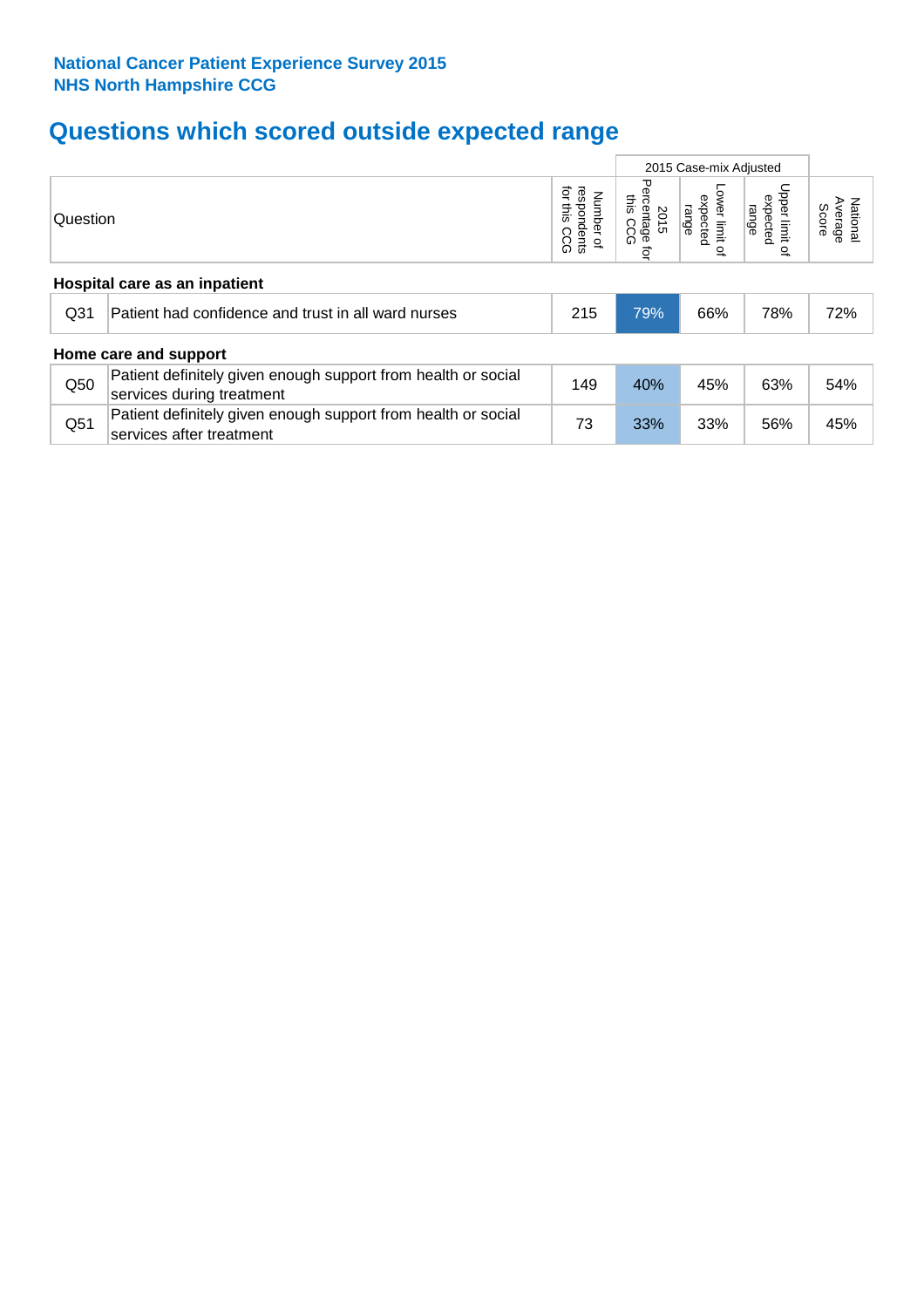# **CCG results**

# **Seeing your GP**



|    |                                                                |                                                     |                             |               | 2015 Case-mix Adjusted     |                            |                           |
|----|----------------------------------------------------------------|-----------------------------------------------------|-----------------------------|---------------|----------------------------|----------------------------|---------------------------|
|    | Question                                                       | respondents<br><b>Number</b><br>$\overline{\sigma}$ | 2015<br>Unadjusted<br>Score | 2015<br>Score | Expected<br>range<br>lower | Expected<br>range<br>nbber | National Average<br>Score |
| Q1 | Saw GP once / twice before being told had to go to<br>hospital | 271                                                 | 73%                         | 72%           | 71%                        | 81%                        | 76%                       |
| Q2 | Patient thought they were seen as soon as necessary            | 345                                                 | 82%                         | 81%           | 78%                        | 86%                        | 82%                       |

|    |                                                                             |                                                 | No. |
|----|-----------------------------------------------------------------------------|-------------------------------------------------|-----|
|    | Beforehand, did you have all the<br>information you needed about your test? | Yes                                             | 263 |
|    |                                                                             | No, I would have liked more written information | 13  |
| Q5 |                                                                             | No, I would have liked more verbal information  | 13  |
|    |                                                                             | I did not need / want any information           | 12  |
|    |                                                                             | Don't know / can't remember                     | 6   |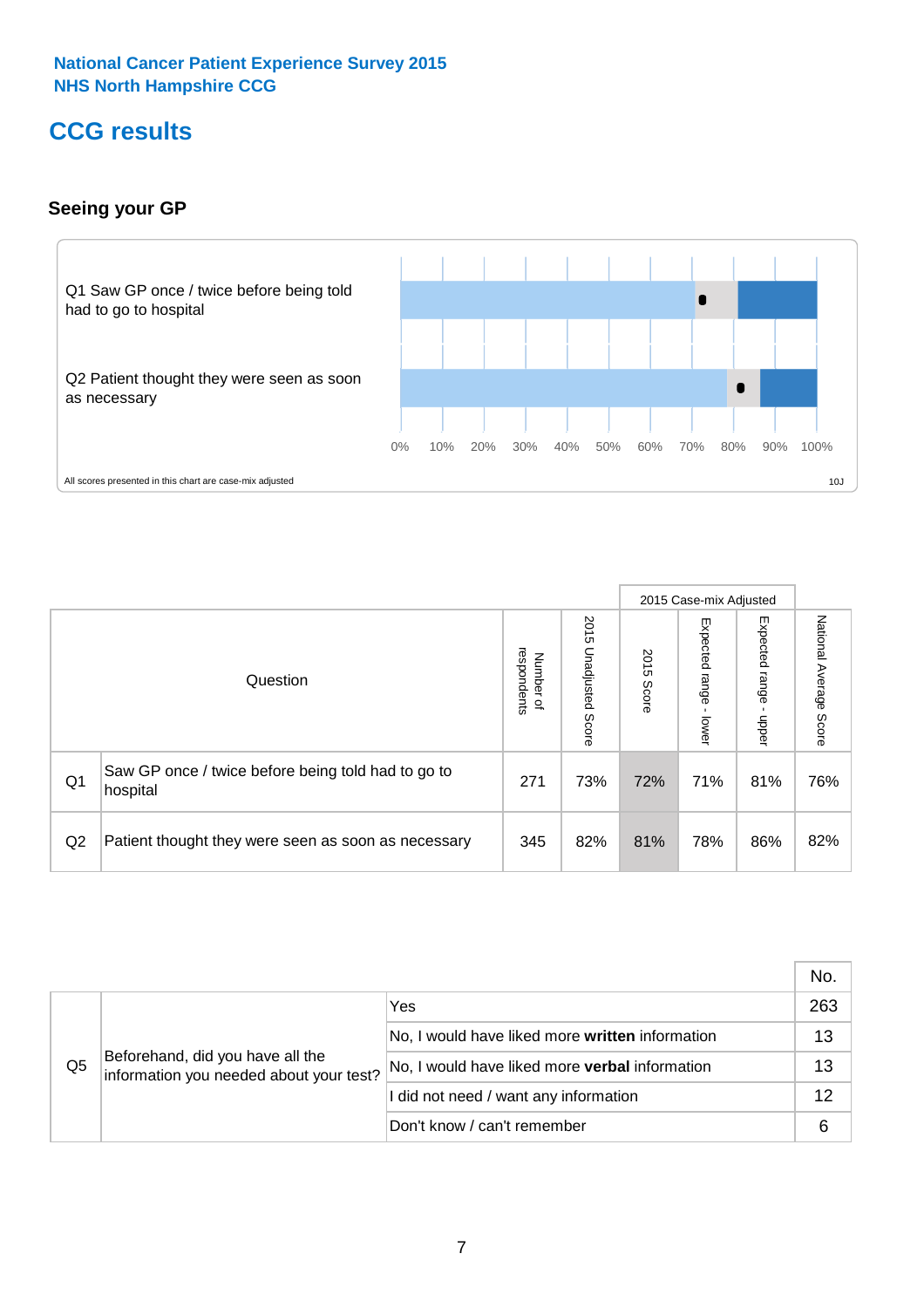### **Diagnostic tests**



|                |                                                                       |                                   |                             |               | 2015 Case-mix Adjusted  |                         |                           |
|----------------|-----------------------------------------------------------------------|-----------------------------------|-----------------------------|---------------|-------------------------|-------------------------|---------------------------|
|                | Question                                                              | respondents<br>Number<br>$\Omega$ | 2015<br>Unadjusted<br>Score | 2015<br>Score | Expected range<br>lower | Expected range<br>nbber | National Average<br>Score |
| Q <sub>6</sub> | The length of time waiting for the test to be done was<br>about right | 301                               | 84%                         | 83%           | 83%                     | 90%                     | 87%                       |
| Q7             | Given complete explanation of test results in<br>understandable way   | 302                               | 76%                         | 75%           | 74%                     | 83%                     | 79%                       |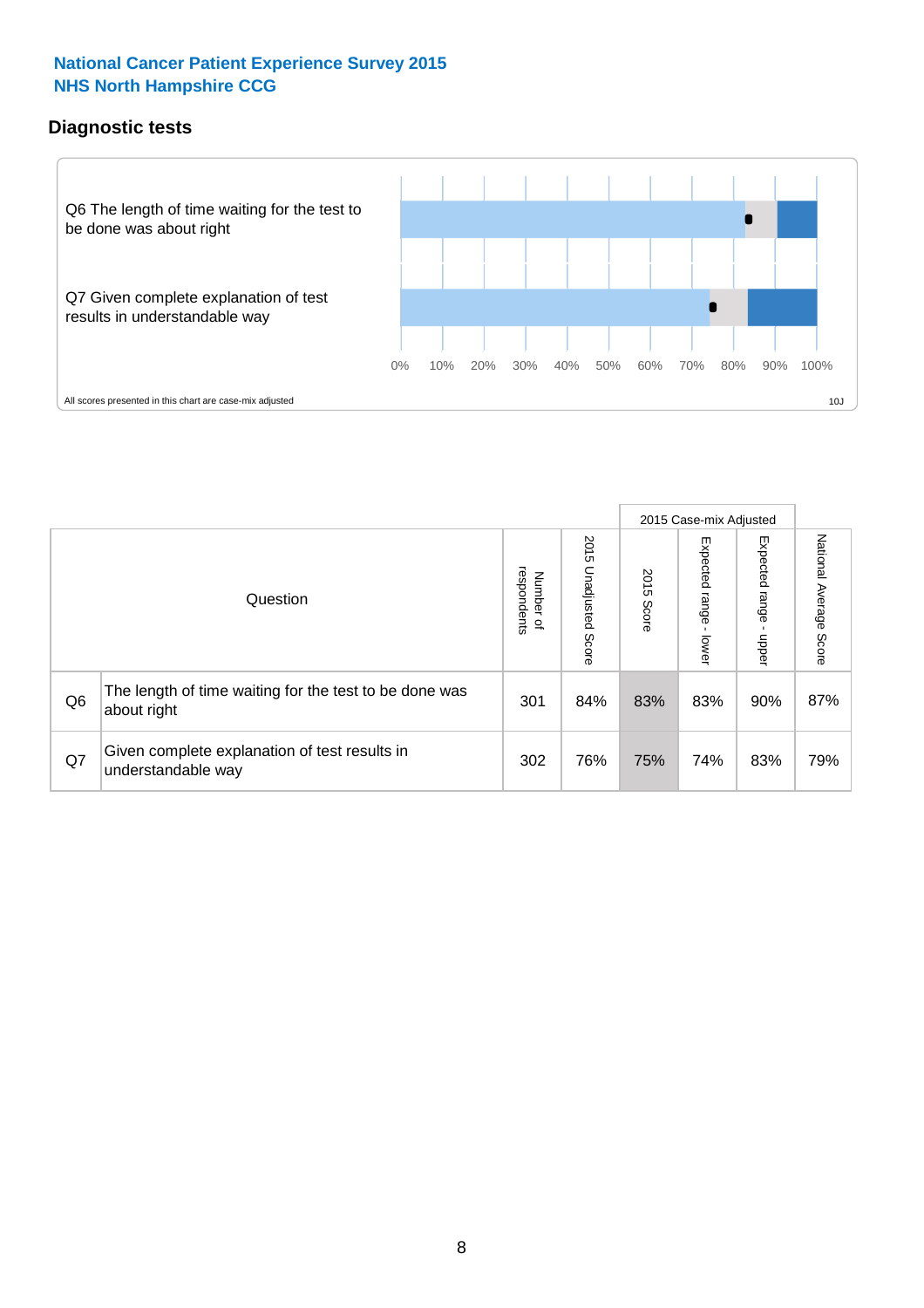#### **Finding out what was wrong with you**



|                |                                                                                            |                          |                                 |                      | 2015 Case-mix Adjusted                    |                                         |                        |
|----------------|--------------------------------------------------------------------------------------------|--------------------------|---------------------------------|----------------------|-------------------------------------------|-----------------------------------------|------------------------|
|                | Question                                                                                   | respondents<br>Number of | 2015<br><b>Unadjusted Score</b> | 2015<br><b>Score</b> | Expected range<br>$\blacksquare$<br>lower | Expected range<br>$\blacksquare$<br>ddo | National Average Score |
| Q8             | Patient told they could bring a family member or friend<br>when first told they had cancer | 286                      | 77%                             | 78%                  | 74%                                       | 83%                                     | 79%                    |
| Q <sub>9</sub> | Patient felt they were told sensitively that they had cancer                               | 346                      | 85%                             | 85%                  | 80%                                       | 88%                                     | 84%                    |
| Q10            | Patient completely understood the explanation of what<br>was wrong                         | 347                      | 70%                             | 70%                  | 68%                                       | 78%                                     | 73%                    |
| Q11            | Patient given easy to understand written information<br>about the type of cancer they had  | 304                      | 70%                             | 69%                  | 67%                                       | 77%                                     | 72%                    |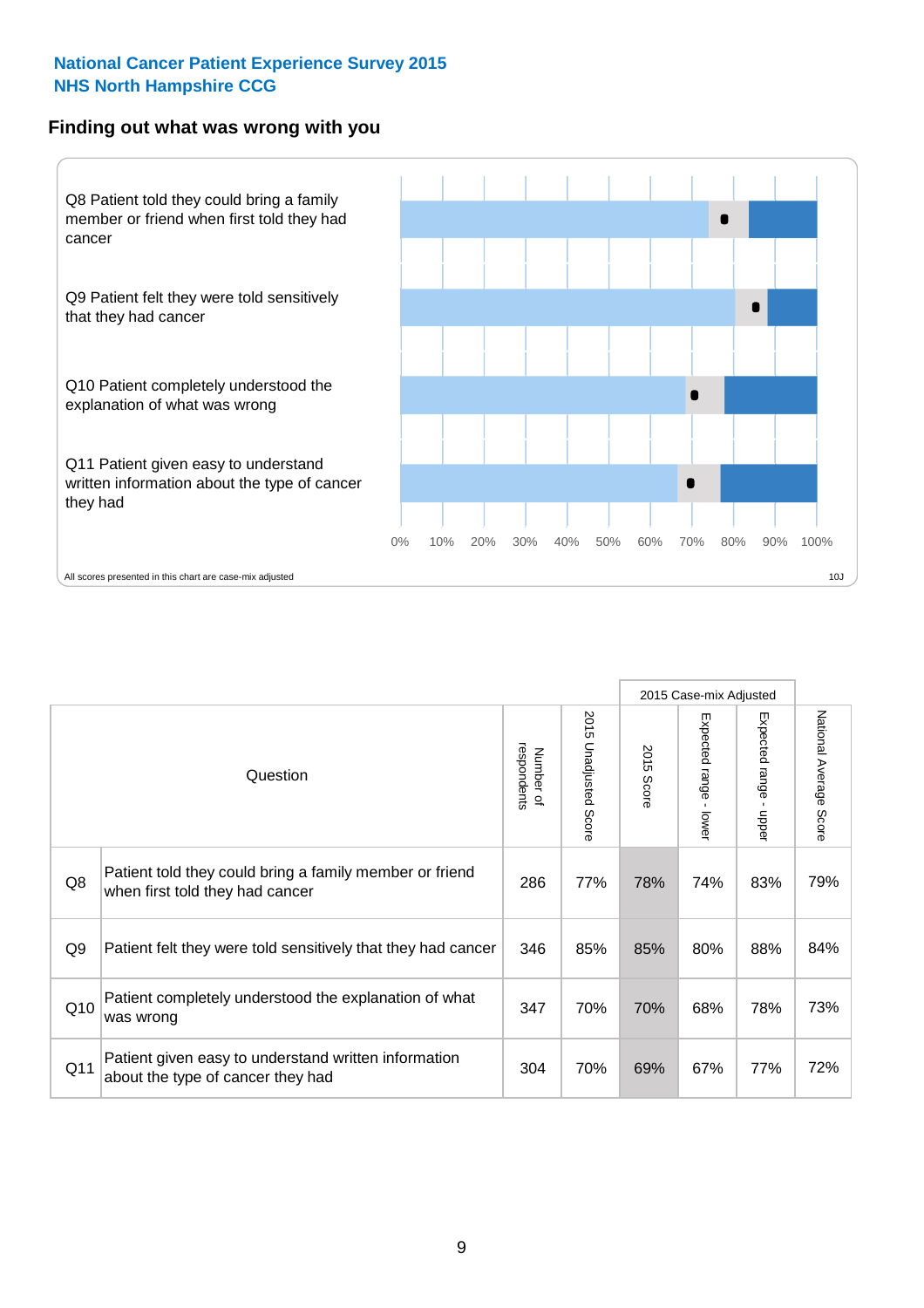### **Finding out what was wrong with you**



|                 |                                                                                         |                          |                       |            | 2015 Case-mix Adjusted                  |                           |                        |
|-----------------|-----------------------------------------------------------------------------------------|--------------------------|-----------------------|------------|-----------------------------------------|---------------------------|------------------------|
| Question        |                                                                                         | respondents<br>Number of | 2015 Unadjusted Score | 2015 Score | Expected range<br>$\mathbf{r}$<br>lower | Expected range -<br>nbber | National Average Score |
| Q12             | Patient felt that treatment options were completely<br>explained                        | 303                      | 83%                   | 83%        | 78%                                     | 87%                       | 83%                    |
| Q13             | Possible side effects explained in an understandable way                                | 335                      | 73%                   | 73%        | 68%                                     | 78%                       | 73%                    |
| Q14             | Patient given practical advice and support in dealing with<br>side effects of treatment | 334                      | 63%                   | 63%        | 61%                                     | 71%                       | 66%                    |
| Q <sub>15</sub> | Patient definitely told about side effects that could affect<br>them in the future      | 313                      | 55%                   | 56%        | 49%                                     | 60%                       | 54%                    |
| Q16             | Patient definitely involved in decisions about care and<br>treatment                    | 339                      | 76%                   | 75%        | 73%                                     | 82%                       | 78%                    |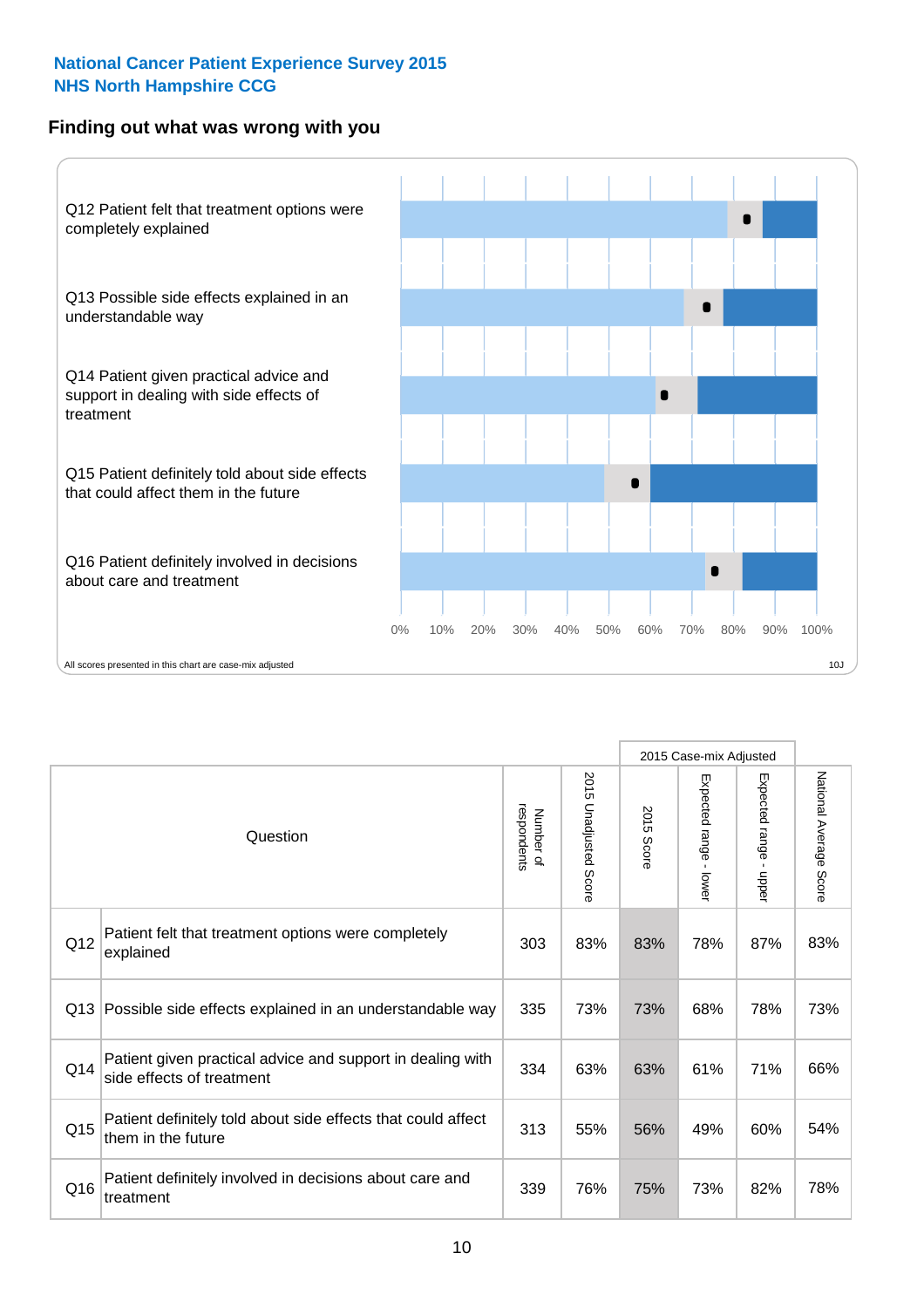### **Clinical Nurse Specialist**



|     |                                                                                     |                          |                       |               | 2015 Case-mix Adjusted  |                         |                                  |
|-----|-------------------------------------------------------------------------------------|--------------------------|-----------------------|---------------|-------------------------|-------------------------|----------------------------------|
|     | Question                                                                            | respondents<br>Number of | 2015 Unadjusted Score | 2015<br>Score | Expected range<br>lower | Expected range<br>nbber | National Average<br><b>Score</b> |
| Q17 | Patient given the name of the CNS who would support<br>them through their treatment | 327                      | 90%                   | 89%           | 87%                     | 93%                     | 90%                              |
|     | Q18 Patient found it easy to contact their CNS                                      | 272                      | 89%                   | 89%           | 82%                     | 91%                     | 87%                              |
| Q19 | Get understandable answers to important questions all or<br>most of the time        | 262                      | 93%                   | 92%           | 85%                     | 92%                     | 89%                              |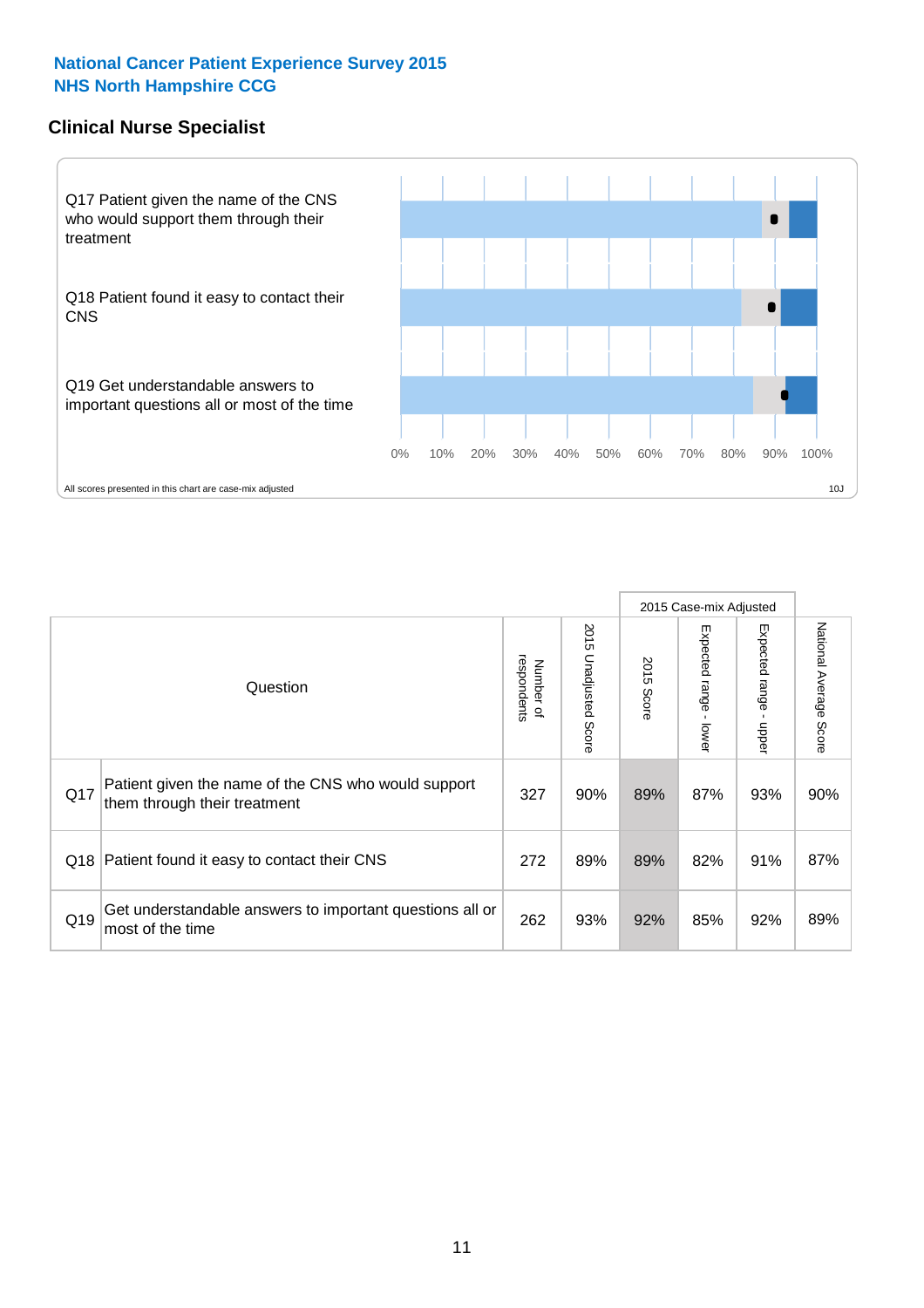### **Support for people with cancer**



|                 |                                                                                            |                          |                             |               | 2015 Case-mix Adjusted  |                                         |                        |
|-----------------|--------------------------------------------------------------------------------------------|--------------------------|-----------------------------|---------------|-------------------------|-----------------------------------------|------------------------|
|                 | Question                                                                                   | respondents<br>Number of | 2015<br>Unadjusted<br>Score | 2015<br>Score | Expected range<br>lower | Expected range<br>$\mathbf{I}$<br>nbber | National Average Score |
| Q <sub>20</sub> | Hospital staff gave information about support groups                                       | 248                      | 82%                         | 81%           | 78%                     | 88%                                     | 83%                    |
| Q <sub>21</sub> | Hospital staff gave information about impact cancer could<br>have on day to day activities | 239                      | 79%                         | 79%           | 76%                     | 86%                                     | 81%                    |
| Q22             | Hospital staff gave information on getting financial help                                  | 166                      | 54%                         | 52%           | 47%                     | 62%                                     | 55%                    |
| Q <sub>23</sub> | Hospital staff told patient they could get free prescriptions                              | 174                      | 85%                         | 84%           | 74%                     | 86%                                     | 80%                    |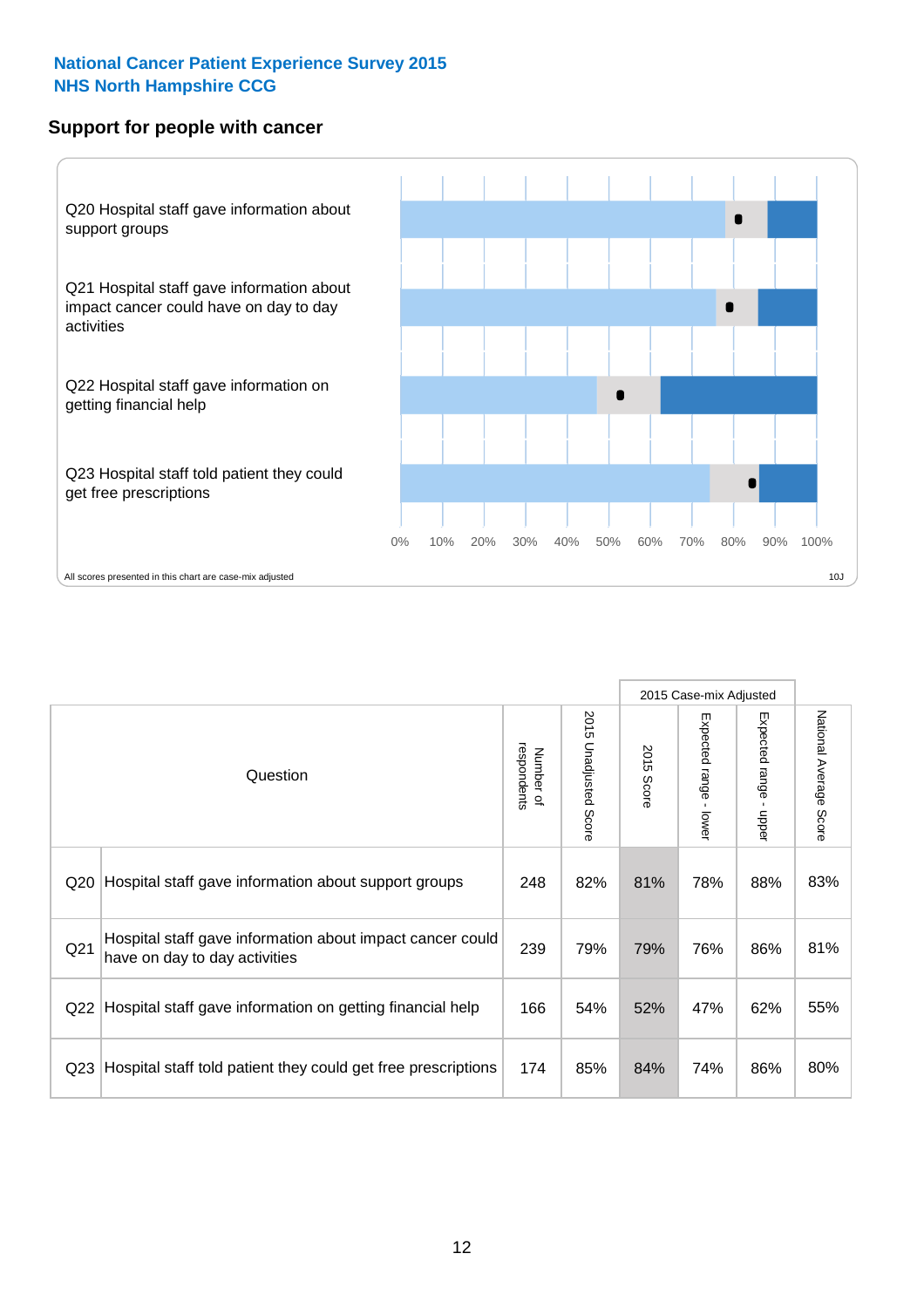# **Operations**



|     |                                                                 |                                         |                             |                    | 2015 Case-mix Adjusted     |                            |                              |
|-----|-----------------------------------------------------------------|-----------------------------------------|-----------------------------|--------------------|----------------------------|----------------------------|------------------------------|
|     | Question                                                        | respondents<br>Number<br>$\overline{a}$ | 2015<br>Unadjusted<br>Score | 201<br>CΠ<br>Score | Expected<br>range<br>lower | Expected<br>range<br>doper | National<br>Average<br>Score |
| Q26 | Staff explained how operation had gone in<br>understandable way | 170                                     | 78%                         | 78%                | 71%                        | 84%                        | 78%                          |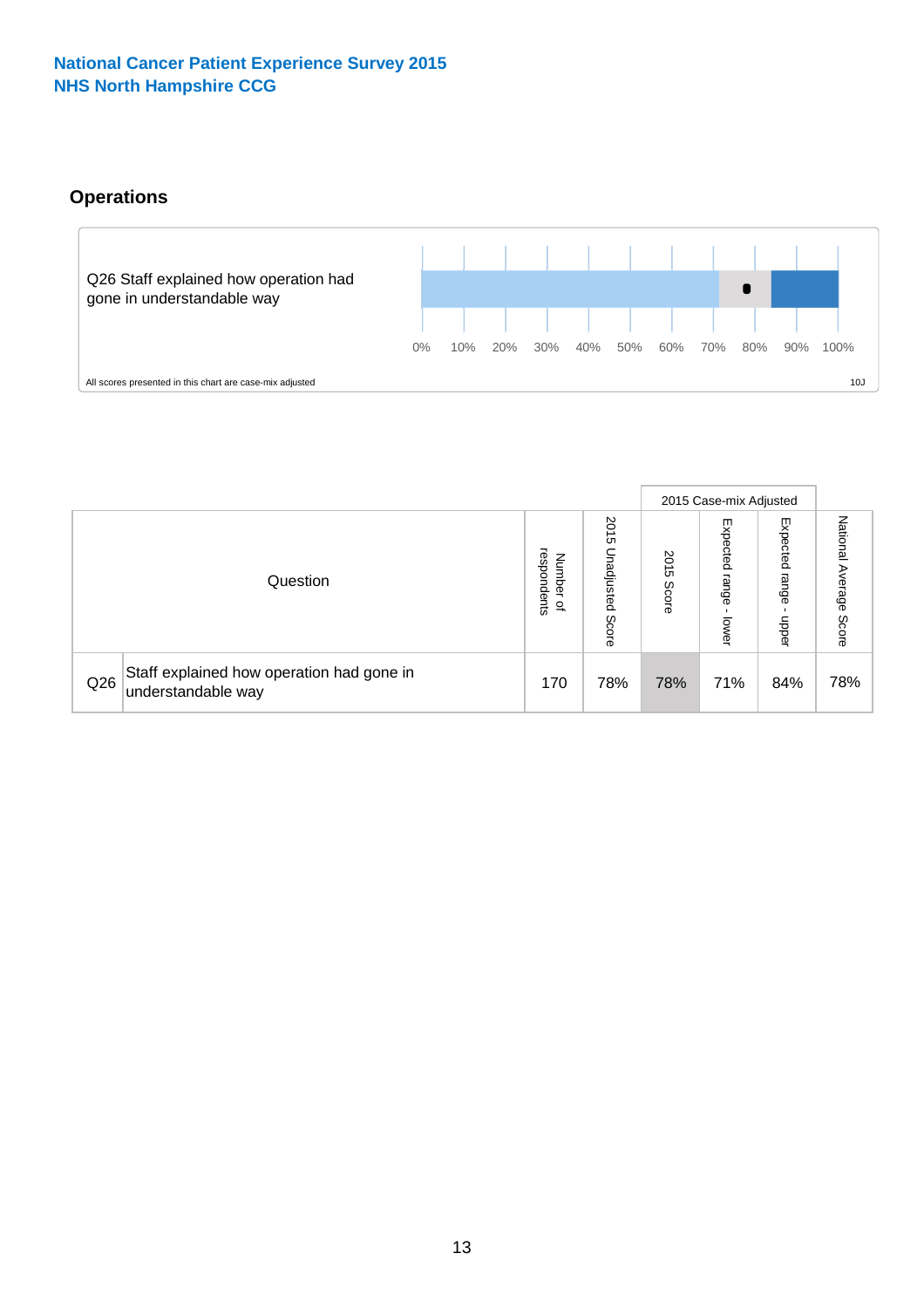## **Hospital care as an inpatient (Part 1 of 3)**



All scores presented in this chart are case-mix adjusted  $10J$ 

|                 |                                                                                           |                          |                       |                      | 2015 Case-mix Adjusted                    |                                         |                        |
|-----------------|-------------------------------------------------------------------------------------------|--------------------------|-----------------------|----------------------|-------------------------------------------|-----------------------------------------|------------------------|
|                 | Question                                                                                  | respondents<br>Number of | 2015 Unadjusted Score | 2015<br><b>Score</b> | Expected range<br>$\blacksquare$<br>lower | Expected range<br>$\mathbf{I}$<br>nbber | National Average Score |
| Q28             | Groups of doctors or nurses did not talk in front of patient<br>as if they were not there | 215                      | 83%                   | 82%                  | 76%                                       | 87%                                     | 81%                    |
| Q29             | Patient had confidence and trust in all doctors treating<br>them                          | 216                      | 84%                   | 84%                  | 79%                                       | 89%                                     | 84%                    |
| Q30             | Patient's family or someone close definitely had<br>opportunity to talk to doctor         | 168                      | 70%                   | 70%                  | 65%                                       | 79%                                     | 72%                    |
| Q <sub>31</sub> | Patient had confidence and trust in all ward nurses                                       | 215                      | 79%                   | 79%                  | 66%                                       | 78%                                     | 72%                    |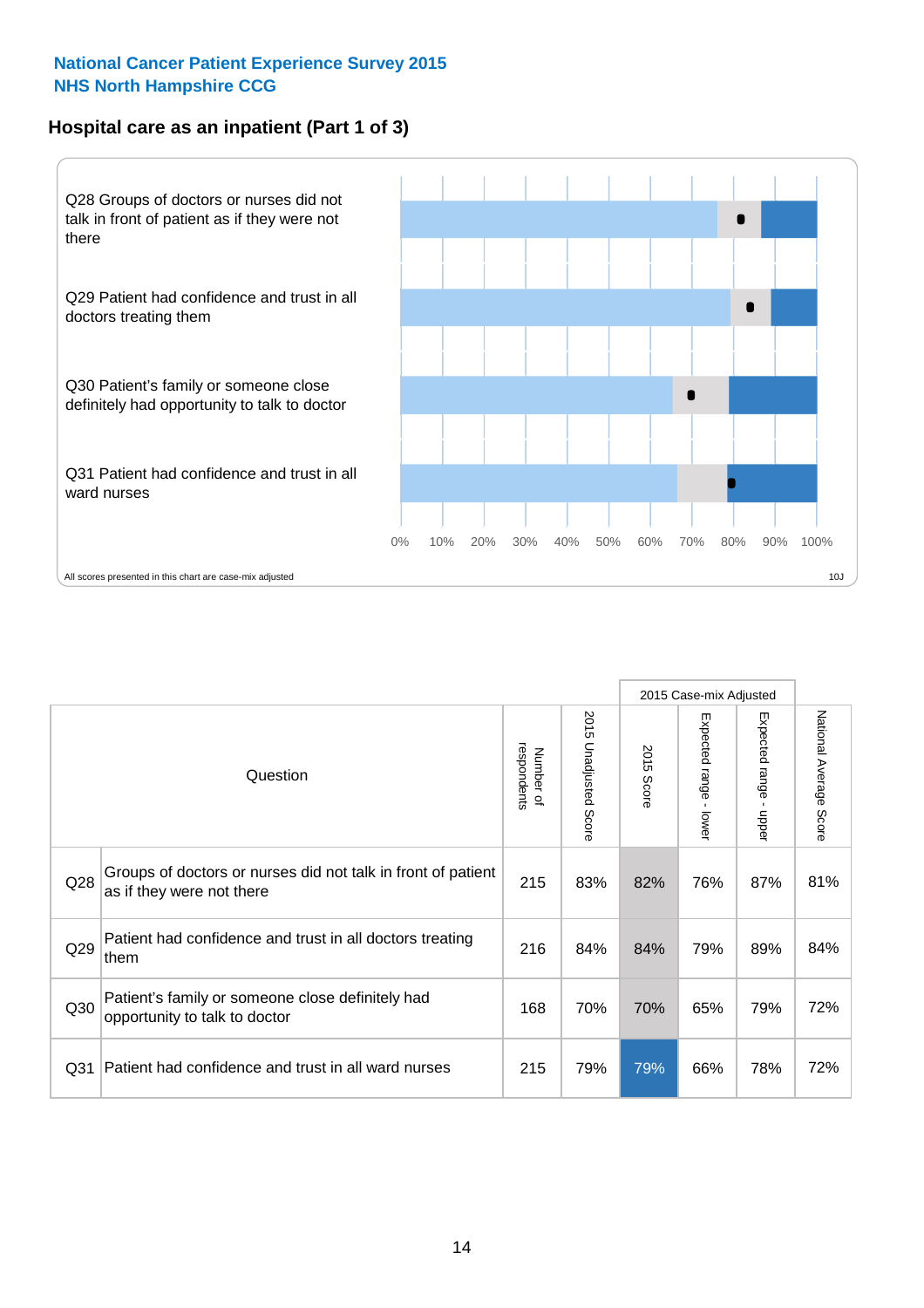# **Hospital care as an inpatient (Part 2 of 3)**



|                 |                                                                         |                          |                                 |               |                                           | 2015 Case-mix Adjusted |                        |
|-----------------|-------------------------------------------------------------------------|--------------------------|---------------------------------|---------------|-------------------------------------------|------------------------|------------------------|
|                 | Question                                                                | respondents<br>Number of | 2015<br><b>Unadjusted Score</b> | 2015<br>Score | Expected range<br>$\blacksquare$<br>lower | Expected range - upper | National Average Score |
| Q <sub>32</sub> | Always / nearly always enough nurses on duty                            | 214                      | 72%                             | 72%           | 60%                                       | 72%                    | 66%                    |
| Q <sub>33</sub> | All staff asked patient what name they preferred to be<br>called by     | 213                      | 69%                             | 70%           | 57%                                       | 76%                    | 67%                    |
| Q <sub>34</sub> | Always given enough privacy when discussing condition<br>or treatment   | 215                      | 85%                             | 85%           | 80%                                       | 90%                    | 85%                    |
| Q35             | Patient was able to discuss worries or fears with staff<br>during visit | 146                      | 50%                             | 51%           | 44%                                       | 60%                    | 52%                    |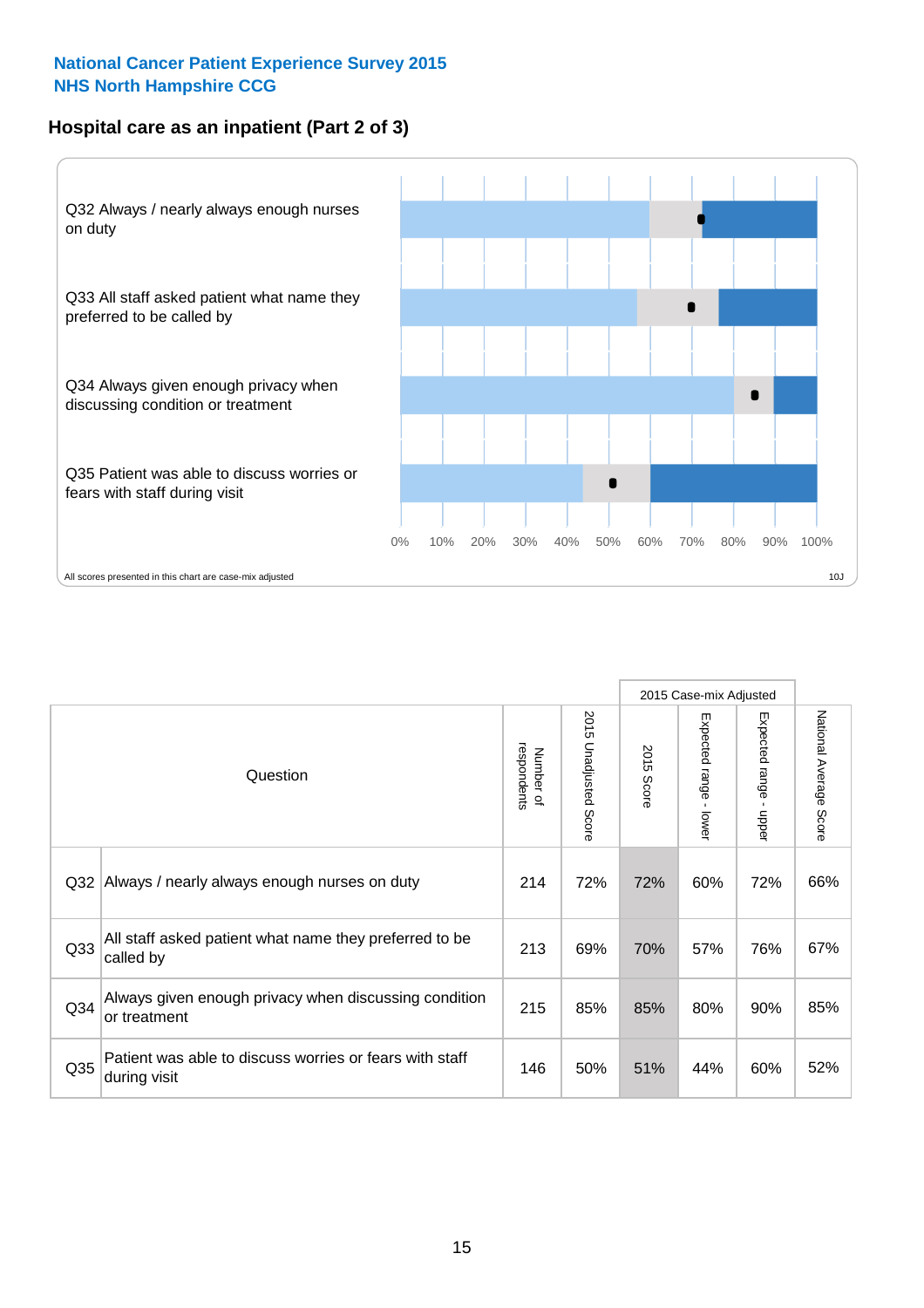# **Hospital care as an inpatient (Part 3 of 3)**



|                 |                                                                                     |                          |                                 |               | 2015 Case-mix Adjusted                    |                           |                        |
|-----------------|-------------------------------------------------------------------------------------|--------------------------|---------------------------------|---------------|-------------------------------------------|---------------------------|------------------------|
|                 | Question                                                                            | Number of<br>respondents | 2015<br><b>Unadjusted Score</b> | 2015<br>Score | Expected range<br>$\blacksquare$<br>lower | Expected range -<br>nbber | National Average Score |
| Q36             | Hospital staff definitely did everything to help control pain                       | 179                      | 89%                             | 89%           | 78%                                       | 89%                       | 84%                    |
| Q <sub>37</sub> | Always treated with respect and dignity by staff                                    | 214                      | 90%                             | 90%           | 83%                                       | 92%                       | 87%                    |
| Q38             | Given clear written information about what should / should<br>not do post discharge | 204                      | 81%                             | 81%           | 80%                                       | 89%                       | 84%                    |
| Q39             | Staff told patient who to contact if worried post discharge                         | 203                      | 94%                             | 94%           | 90%                                       | 97%                       | 94%                    |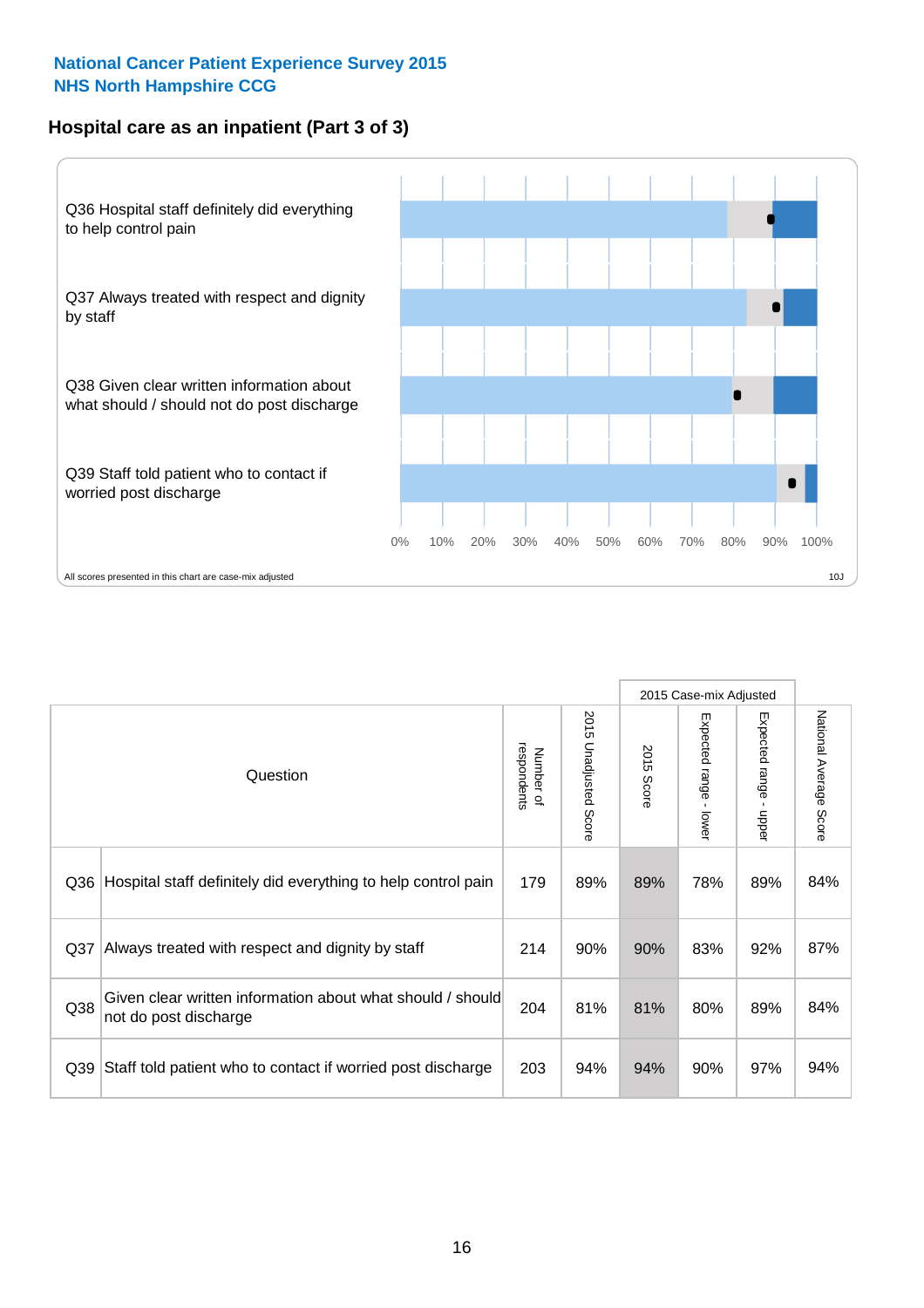## **Hospital care as a day patient / outpatient (Part 1 of 2)**



|     |                                                                                    |                          |                          |               | 2015 Case-mix Adjusted  |                                           |                        |
|-----|------------------------------------------------------------------------------------|--------------------------|--------------------------|---------------|-------------------------|-------------------------------------------|------------------------|
|     | Question                                                                           | respondents<br>Number of | 2015<br>Unadjusted Score | 2015<br>Score | Expected range<br>lower | Expected range<br>$\blacksquare$<br>nbber | National Average Score |
| Q41 | Patient was able to discuss worries or fears with staff<br>during visit            | 246                      | 67%                      | 66%           | 64%                     | 76%                                       | 70%                    |
| Q42 | Doctor had the right notes and other documentation with<br>them                    | 304                      | 97%                      | 97%           | 93%                     | 98%                                       | 96%                    |
| Q44 | Beforehand patient had all information needed about<br>radiotherapy treatment      | 84                       | 85%                      | 85%           | 79%                     | 93%                                       | 86%                    |
| Q45 | Patient given understandable information about whether<br>radiotherapy was working | 74                       | 61%                      | 63%           | 48%                     | 71%                                       | 60%                    |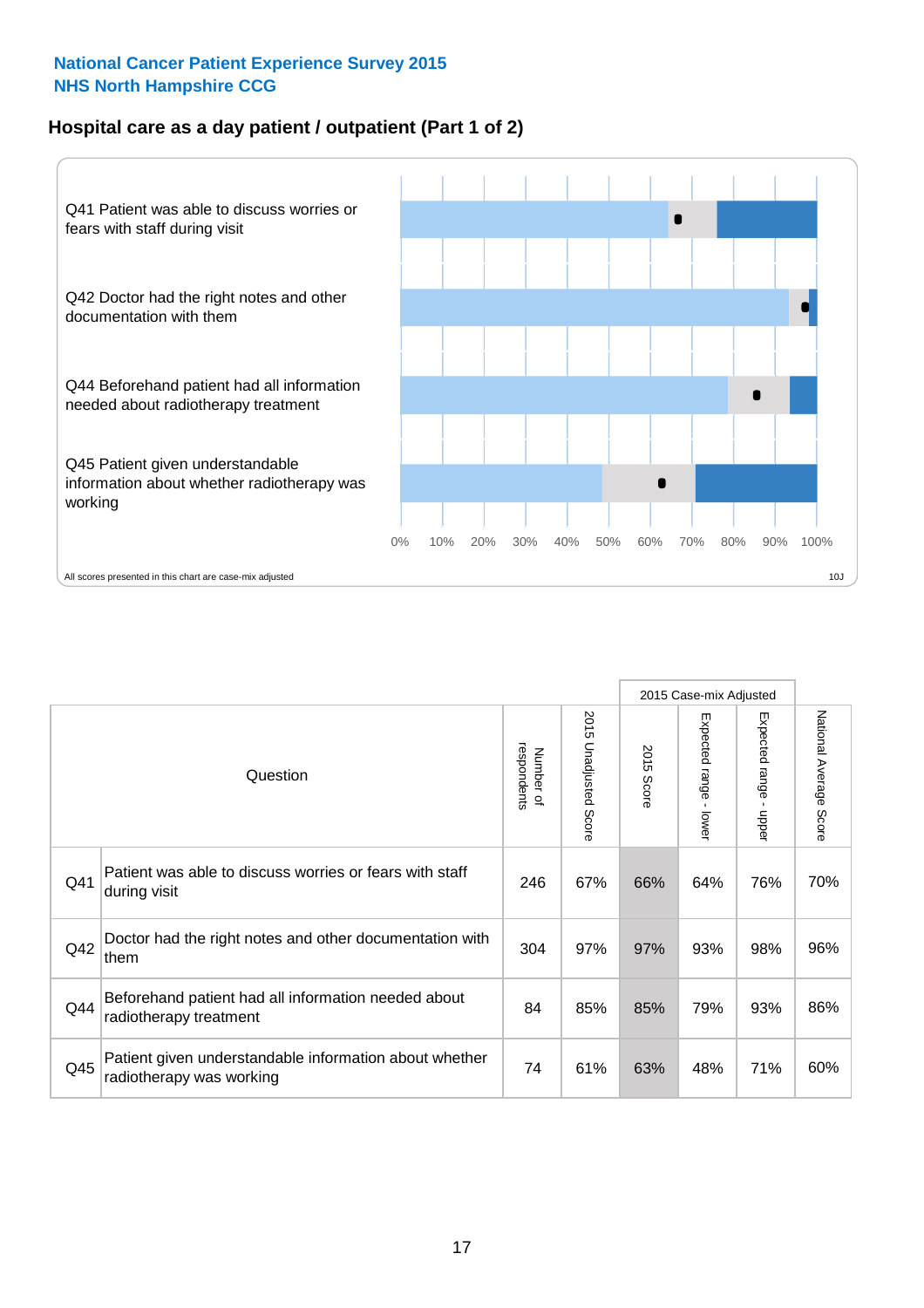### **Hospital care as a day patient / outpatient (Part 2 of 2)**



|     |                                                                                    |                                       |                             |               |                             | 2015 Case-mix Adjusted  |                           |
|-----|------------------------------------------------------------------------------------|---------------------------------------|-----------------------------|---------------|-----------------------------|-------------------------|---------------------------|
|     | Question                                                                           | respondents<br>Number<br>$\mathbf{Q}$ | 2015<br>Unadjusted<br>Score | 2015<br>Score | Expected<br>Irange<br>lower | Expected range<br>doper | National Average<br>Score |
| Q47 | Beforehand patient had all information needed about<br>chemotherapy treatment      | 187                                   | 84%                         | 84%           | 79%                         | 89%                     | 84%                       |
| Q48 | Patient given understandable information about whether<br>chemotherapy was working | 173                                   | 68%                         | 68%           | 61%                         | 75%                     | 68%                       |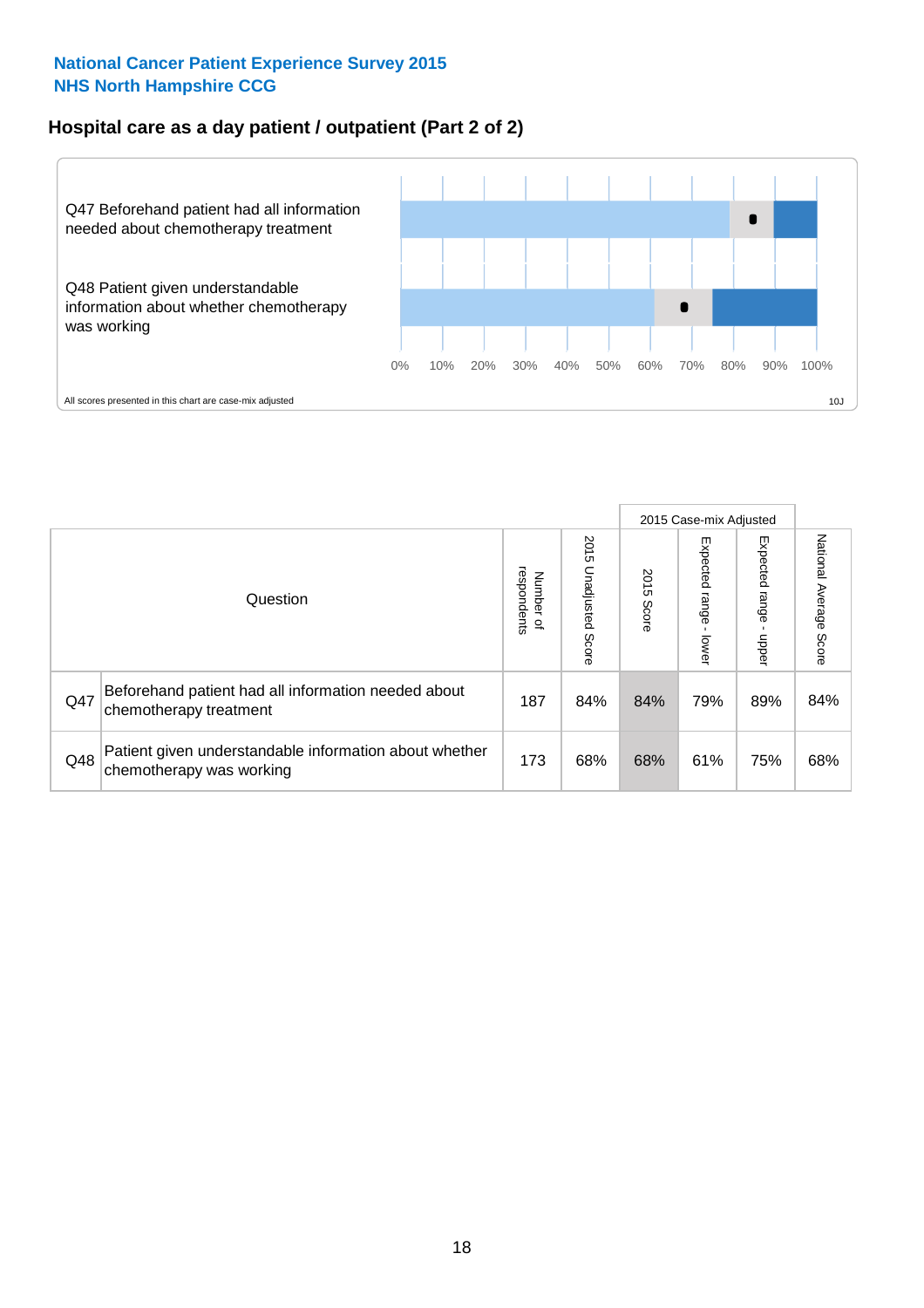#### **Home care and support**



2015 Case-mix Adjusted 2015 Unadjusted Score Expected range - upper National Average Score 2015 Unadjusted Score Expected range - lower National Average Score Expected range - lower Expected range - upper Number of<br>respondents respondents 2015 Score 2015 Score Number of Question Hospital staff gave family or someone close all the  $Q49$  information needed to help with care at home  $Q49$  |  $54\%$  |  $54\%$  |  $52\%$  |  $63\%$  |  $58\%$ Patient definitely given enough support from health or  $\frac{149}{\pi}$  social services during treatment  $\frac{149}{\pi}$  and  $\frac{149}{\pi}$  and  $\frac{40\%}{\pi}$  and  $\frac{45\%}{\pi}$  63% 54% Patient definitely given enough support from health or Q51 social services after treatment<br>
Q51 social services after treatment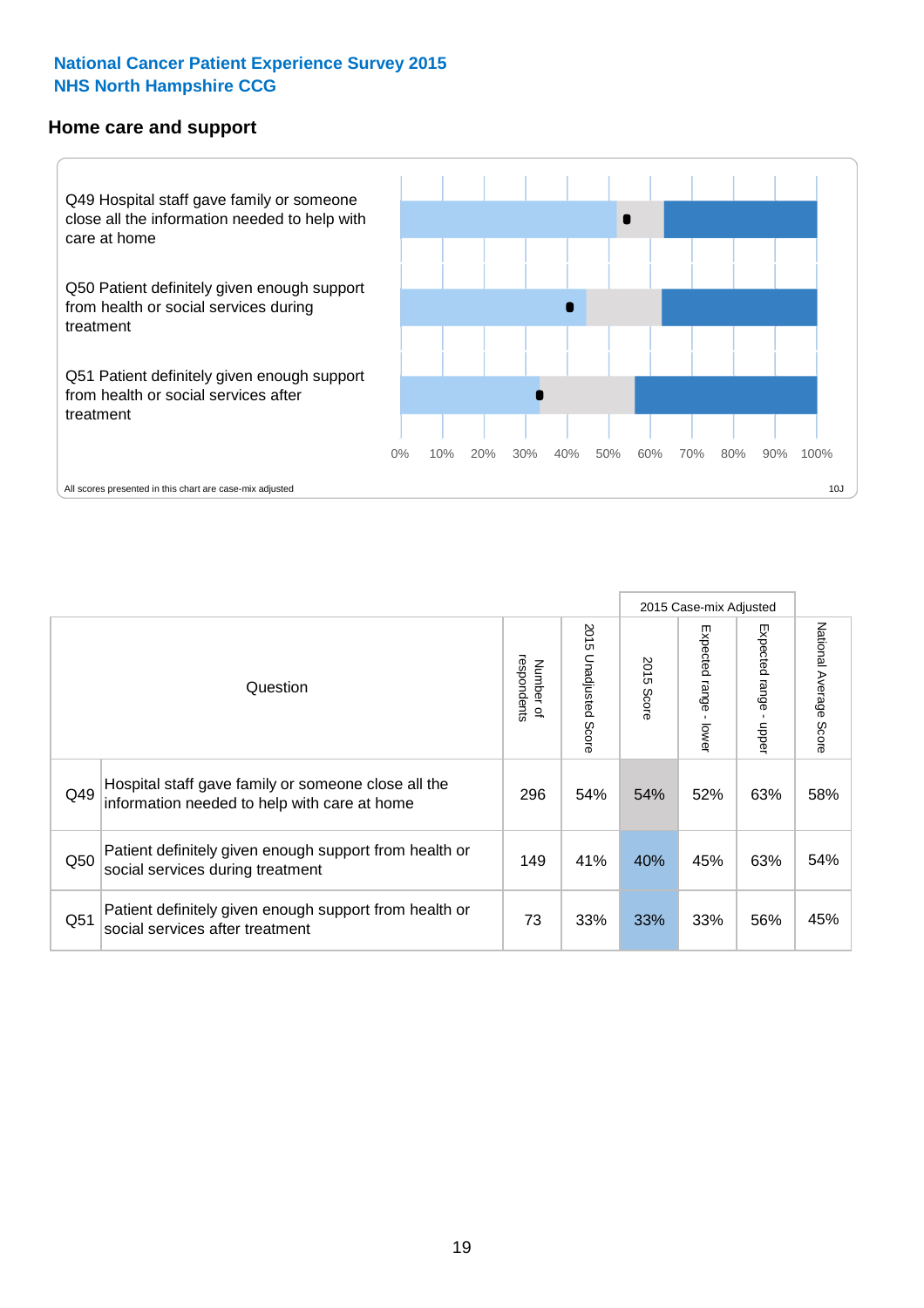### **Care from your general practice**



|     |                                                                           |                                       |                             |               |                             | 2015 Case-mix Adjusted       |                           |
|-----|---------------------------------------------------------------------------|---------------------------------------|-----------------------------|---------------|-----------------------------|------------------------------|---------------------------|
|     | Question                                                                  | respondents<br>Number<br>$\mathbf{Q}$ | 2015<br>Unadjusted<br>Score | 2015<br>Score | Expected<br>Irange<br>lower | Expected<br>  range<br>doper | National Average<br>Score |
| Q52 | GP given enough information about patient's condition<br>and treatment    | 272                                   | 96%                         | 95%           | 93%                         | 98%                          | 95%                       |
| Q53 | Practice staff definitely did everything they could to<br>support patient | 239                                   | 60%                         | 59%           | 56%                         | 69%                          | 63%                       |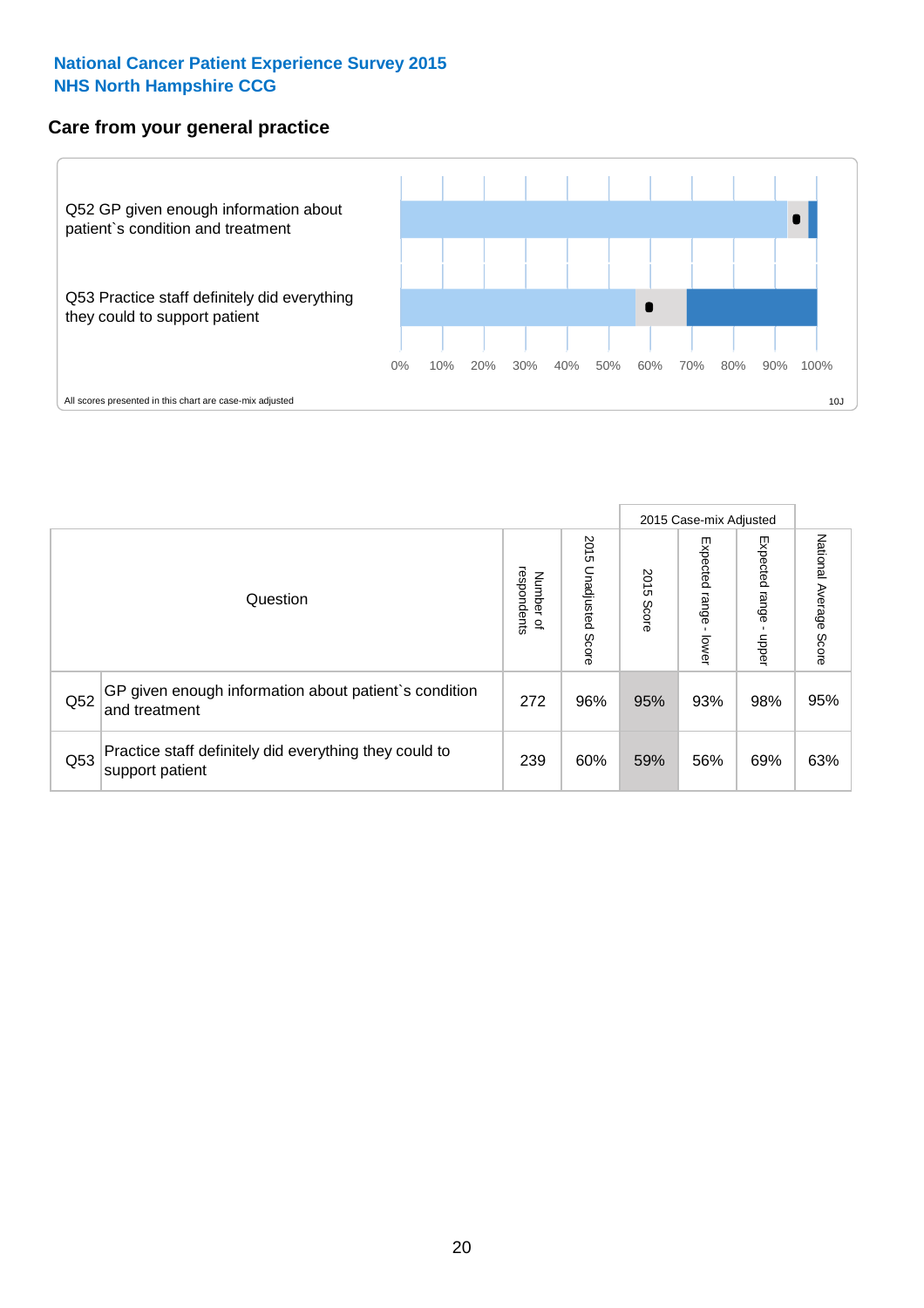# **Your overall NHS care (Part 1 of 2)**



|     |                                                                    |                          |                          |               | 2015 Case-mix Adjusted                    |                                           |                        |
|-----|--------------------------------------------------------------------|--------------------------|--------------------------|---------------|-------------------------------------------|-------------------------------------------|------------------------|
|     | Question                                                           | respondents<br>Number of | 2015<br>Unadjusted Score | 2015<br>Score | Expected range<br>$\blacksquare$<br>lower | Expected range<br>$\blacksquare$<br>nbber | National Average Score |
| Q54 | Hospital and community staff always worked well together           | 337                      | 59%                      | 59%           | 55%                                       | 66%                                       | 61%                    |
| Q55 | Patient given a care plan                                          | 277                      | 26%                      | 28%           | 27%                                       | 39%                                       | 33%                    |
| Q56 | Overall the administration of the care was very good /<br>good     | 344                      | 90%                      | 89%           | 86%                                       | 92%                                       | 89%                    |
| Q57 | Length of time for attending clinics and appointments was<br>right | 345                      | 59%                      | 60%           | 59%                                       | 73%                                       | 66%                    |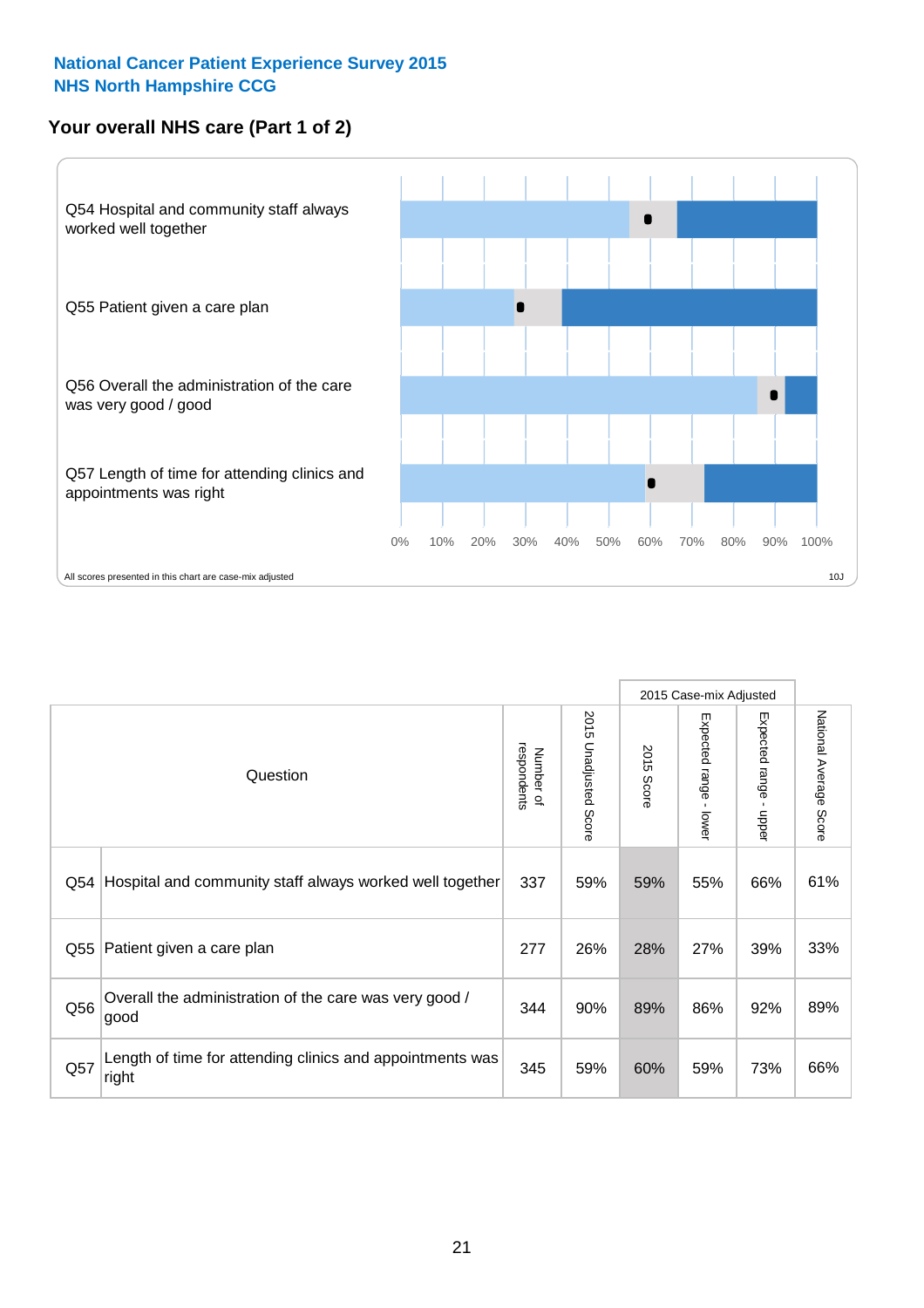# **Your overall NHS care (Part 2 of 2)**



|     |                                                       |                                         |                             |               | 2015 Case-mix Adjusted     |                            |                           |
|-----|-------------------------------------------------------|-----------------------------------------|-----------------------------|---------------|----------------------------|----------------------------|---------------------------|
|     | Question                                              | respondents<br>Number<br>$\overline{a}$ | 2015<br>Unadjusted<br>Score | 2015<br>Score | Expected<br>range<br>lower | Expected<br>range<br>doper | National<br>Average Score |
| Q58 | Taking part in cancer research discussed with patient | 331                                     | 28%                         | 27%           | 21%                        | 36%                        | 28%                       |



|     |                                                                        |                                   |                             |               |                                         | 2015 Case-mix Adjusted                                |                              |
|-----|------------------------------------------------------------------------|-----------------------------------|-----------------------------|---------------|-----------------------------------------|-------------------------------------------------------|------------------------------|
|     | Question                                                               | respondents<br>Number<br>$\Omega$ | 2015<br>Unadjusted<br>Score | 2015<br>Score | OWer<br>limit<br>range<br>٩<br>expected | Upper<br>limit<br>range<br>$\overline{a}$<br>expected | National<br>Average<br>Score |
| Q59 | Patient's average rating of care scored from very poor to<br>very good | 339                               | 8.6                         | 8.6           | 8.5                                     | 8.9                                                   | 8.7                          |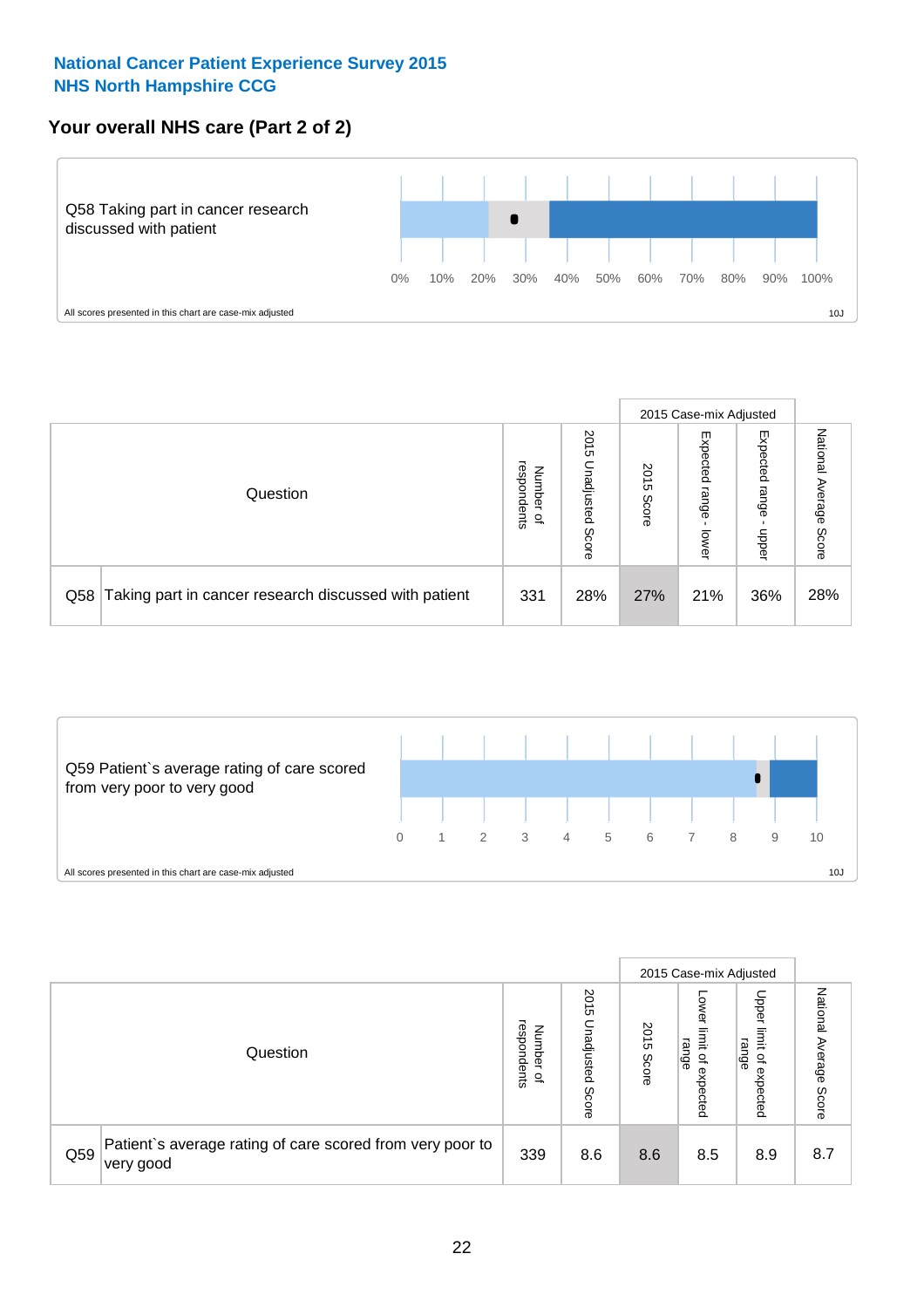# **Comparisons by tumour group for this CCG**

The following tables show the unadjusted CCG and the national percentage scores for each question broken down by tumour group. Where a cell in the table contains an asterisk this indicates that the number of patients in that group was below 21 and too small to display. Where a cell in the table contains "n.a." this indicates that there were no respondents for that tumour group.

# **Seeing your GP**

|                      | Q1. Saw GP once /<br>had to go to hospital | twice before being told | Q2. Patient thought<br>they were seen as<br>soon as necessary |                 |  |
|----------------------|--------------------------------------------|-------------------------|---------------------------------------------------------------|-----------------|--|
| <b>Cancer type</b>   | This CCG <sup>\$</sup>                     | <b>National</b>         | This CCG <sup>\$</sup>                                        | <b>National</b> |  |
| Brain / CNS          | $\star$                                    | 60%                     | $\star$                                                       | 77%             |  |
| <b>Breast</b>        | 84%                                        | 93%                     | 80%                                                           | 88%             |  |
| Colorectal / LGT     | 81%                                        | 72%                     | 85%                                                           | 80%             |  |
| Gynaecological       | $\star$                                    | 75%                     | $\star$                                                       | 78%             |  |
| Haematological       | 58%                                        | 64%                     | 84%                                                           | 80%             |  |
| <b>Head and Neck</b> | $\star$                                    | 77%                     | $\star$                                                       | 79%             |  |
| Lung                 | $\star$                                    | 69%                     | $\star$                                                       | 83%             |  |
| Prostate             | 83%                                        | 79%                     | 81%                                                           | 85%             |  |
| Sarcoma              | n.a.                                       | 64%                     | n.a.                                                          | 69%             |  |
| Skin                 | n.a.                                       | 91%                     | n.a.                                                          | 87%             |  |
| <b>Upper Gastro</b>  | $\star$                                    | 70%                     | $\star$                                                       | 78%             |  |
| Urological           | 82%                                        | 81%                     | 87%                                                           | 84%             |  |
| Other                | $\star$                                    | 70%                     | 79%                                                           | 78%             |  |
| <b>All Cancers</b>   | 73%                                        | 76%                     | 82%                                                           | 82%             |  |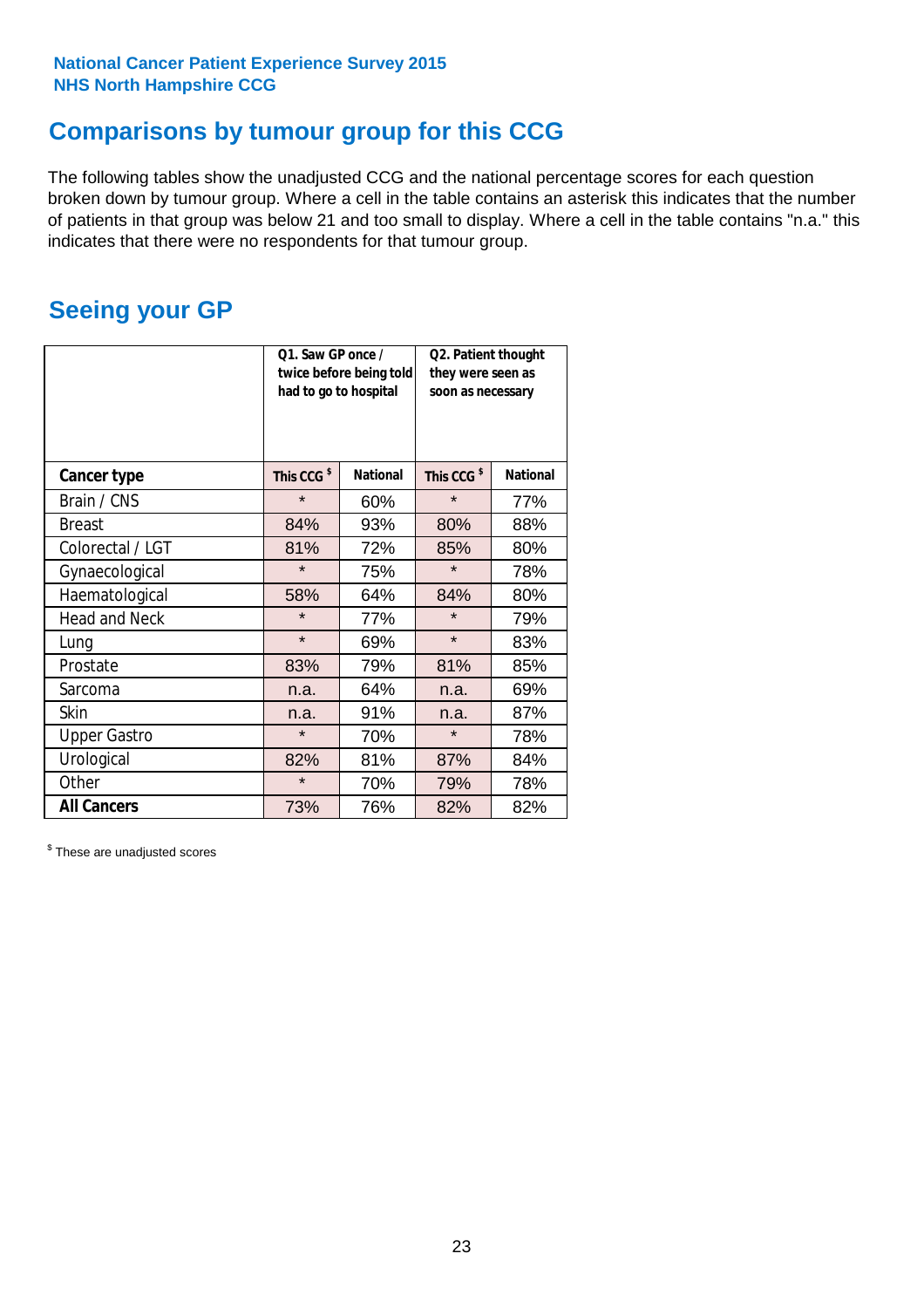# **Diagnostic tests**

|                      | be done was about<br>right | Q6. The length of time<br>waiting for the test to | Q7. Given complete<br>explanation of test<br>results in<br>understandable way |                 |  |  |
|----------------------|----------------------------|---------------------------------------------------|-------------------------------------------------------------------------------|-----------------|--|--|
| <b>Cancer type</b>   | This CCG <sup>\$</sup>     | <b>National</b>                                   | This CCG <sup>\$</sup>                                                        | <b>National</b> |  |  |
| Brain / CNS          | $\star$                    | 87%                                               | $\star$                                                                       | 69%             |  |  |
| <b>Breast</b>        | 87%                        | 90%                                               | 75%                                                                           | 82%             |  |  |
| Colorectal / LGT     | 85%                        | 86%                                               | 82%                                                                           | 81%             |  |  |
| Gynaecological       | $\star$                    | 84%                                               | $\star$                                                                       | 76%             |  |  |
| Haematological       | 84%                        | 87%                                               | 68%                                                                           | 76%             |  |  |
| <b>Head and Neck</b> | $\star$                    | 84%                                               | $\star$                                                                       | 77%             |  |  |
| Lung                 | $\star$                    | 87%                                               | $\star$                                                                       | 78%             |  |  |
| Prostate             | $\star$                    | 85%                                               | 71%                                                                           | 79%             |  |  |
| Sarcoma              | n.a.                       | 81%                                               | n.a.                                                                          | 77%             |  |  |
| Skin                 | n.a.                       | 89%                                               | n.a.                                                                          | 85%             |  |  |
| <b>Upper Gastro</b>  | $\star$                    | 83%                                               | $\star$                                                                       | 77%             |  |  |
| Urological           | 86%                        | 85%                                               | 86%                                                                           | 78%             |  |  |
| Other                | $\star$                    | 85%                                               | $\star$                                                                       | 76%             |  |  |
| <b>All Cancers</b>   | 84%                        | 87%                                               | 76%                                                                           | 79%             |  |  |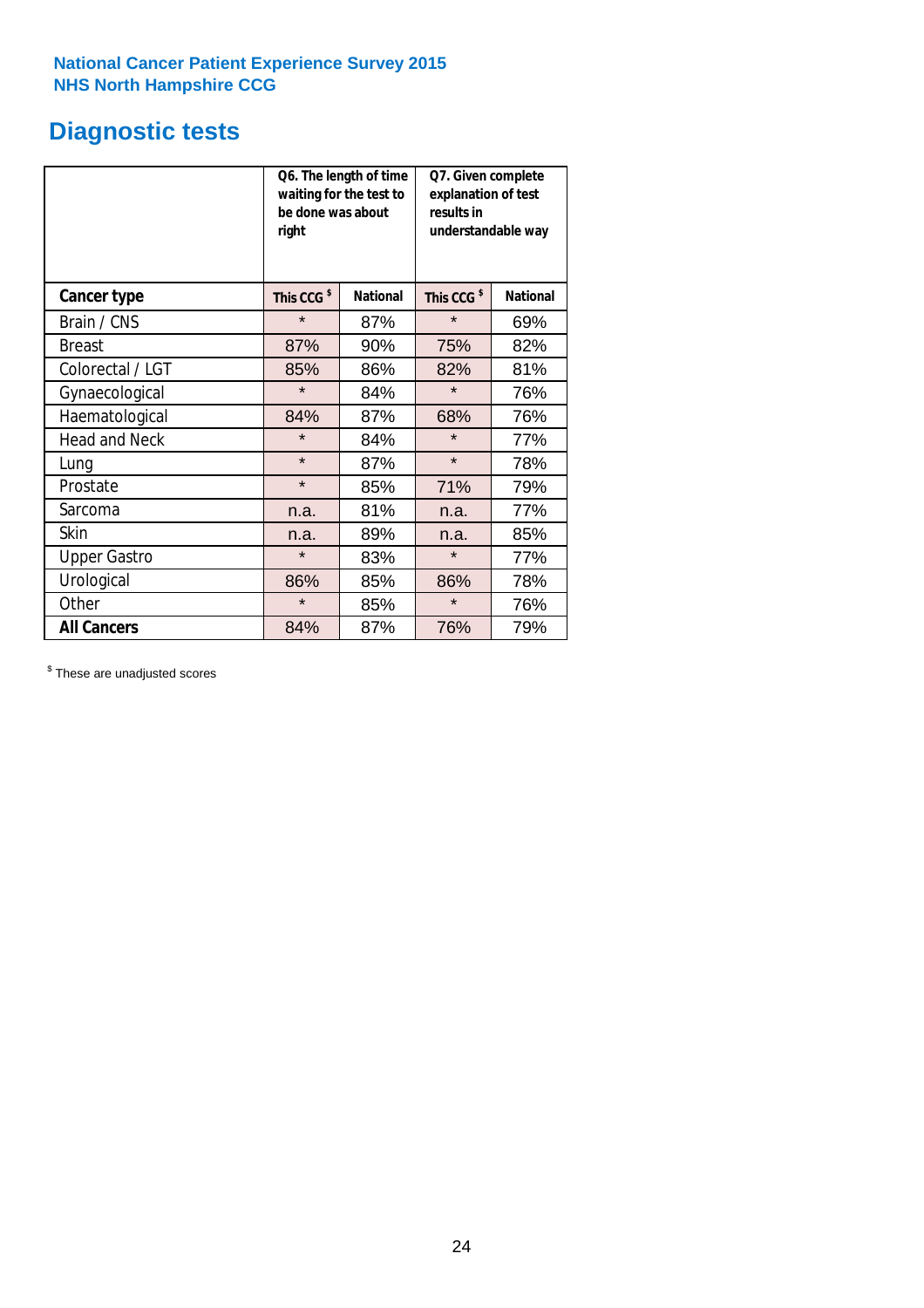# **Finding out what was wrong with you**

|                      | Q8. Patient told they<br>could bring a family<br>member or friend<br>when first told they<br>had cancer |                 | Q9. Patient felt they<br>were told sensitively<br>that they had cancer |                 | Q10. Patient<br>completely understood<br>the explanation of<br>what was wrong |                 | Q11. Patient given<br>easy to understand<br>written information<br>about the type of<br>cancer they had |                 |
|----------------------|---------------------------------------------------------------------------------------------------------|-----------------|------------------------------------------------------------------------|-----------------|-------------------------------------------------------------------------------|-----------------|---------------------------------------------------------------------------------------------------------|-----------------|
| Cancer type          | This CCG <sup>\$</sup>                                                                                  | <b>National</b> | This CCG <sup>\$</sup>                                                 | <b>National</b> | This CCG <sup>\$</sup>                                                        | <b>National</b> | This CCG <sup>\$</sup>                                                                                  | <b>National</b> |
| Brain / CNS          | $\star$                                                                                                 | 85%             | $\star$                                                                | 79%             | $\star$                                                                       | 60%             | $\star$                                                                                                 | 62%             |
| <b>Breast</b>        | 70%                                                                                                     | 83%             | 83%                                                                    | 88%             | 71%                                                                           | 78%             | 66%                                                                                                     | 76%             |
| Colorectal / LGT     | 94%                                                                                                     | 83%             | 85%                                                                    | 85%             | 82%                                                                           | 79%             | 87%                                                                                                     | 71%             |
| Gynaecological       | $\star$                                                                                                 | 75%             | $\star$                                                                | 83%             | $\star$                                                                       | 73%             | $\star$                                                                                                 | 69%             |
| Haematological       | 68%                                                                                                     | 75%             | 92%                                                                    | 83%             | 58%                                                                           | 60%             | 78%                                                                                                     | 74%             |
| <b>Head and Neck</b> | $\star$                                                                                                 | 73%             | $\star$                                                                | 85%             | $\star$                                                                       | 75%             | $\star$                                                                                                 | 61%             |
| Lung                 | $\star$                                                                                                 | 80%             | $\star$                                                                | 83%             | $\star$                                                                       | 75%             | $\star$                                                                                                 | 66%             |
| Prostate             | 90%                                                                                                     | 80%             | 81%                                                                    | 84%             | 64%                                                                           | 78%             | 67%                                                                                                     | 80%             |
| Sarcoma              | n.a.                                                                                                    | 77%             | n.a.                                                                   | 82%             | n.a.                                                                          | 63%             | n.a.                                                                                                    | 61%             |
| Skin                 | n.a.                                                                                                    | 71%             | n.a.                                                                   | 90%             | n.a.                                                                          | 83%             | n.a.                                                                                                    | 84%             |
| <b>Upper Gastro</b>  | $\star$                                                                                                 | 79%             | $\star$                                                                | 79%             | $\star$                                                                       | 72%             | $\star$                                                                                                 | 64%             |
| Urological           | 78%                                                                                                     | 74%             | 84%                                                                    | 82%             | 87%                                                                           | 76%             | 77%                                                                                                     | 71%             |
| Other                | $\star$                                                                                                 | 77%             | 78%                                                                    | 82%             | 65%                                                                           | 72%             | $\star$                                                                                                 | 61%             |
| <b>All Cancers</b>   | 77%                                                                                                     | 79%             | 85%                                                                    | 84%             | 70%                                                                           | 73%             | 70%                                                                                                     | 72%             |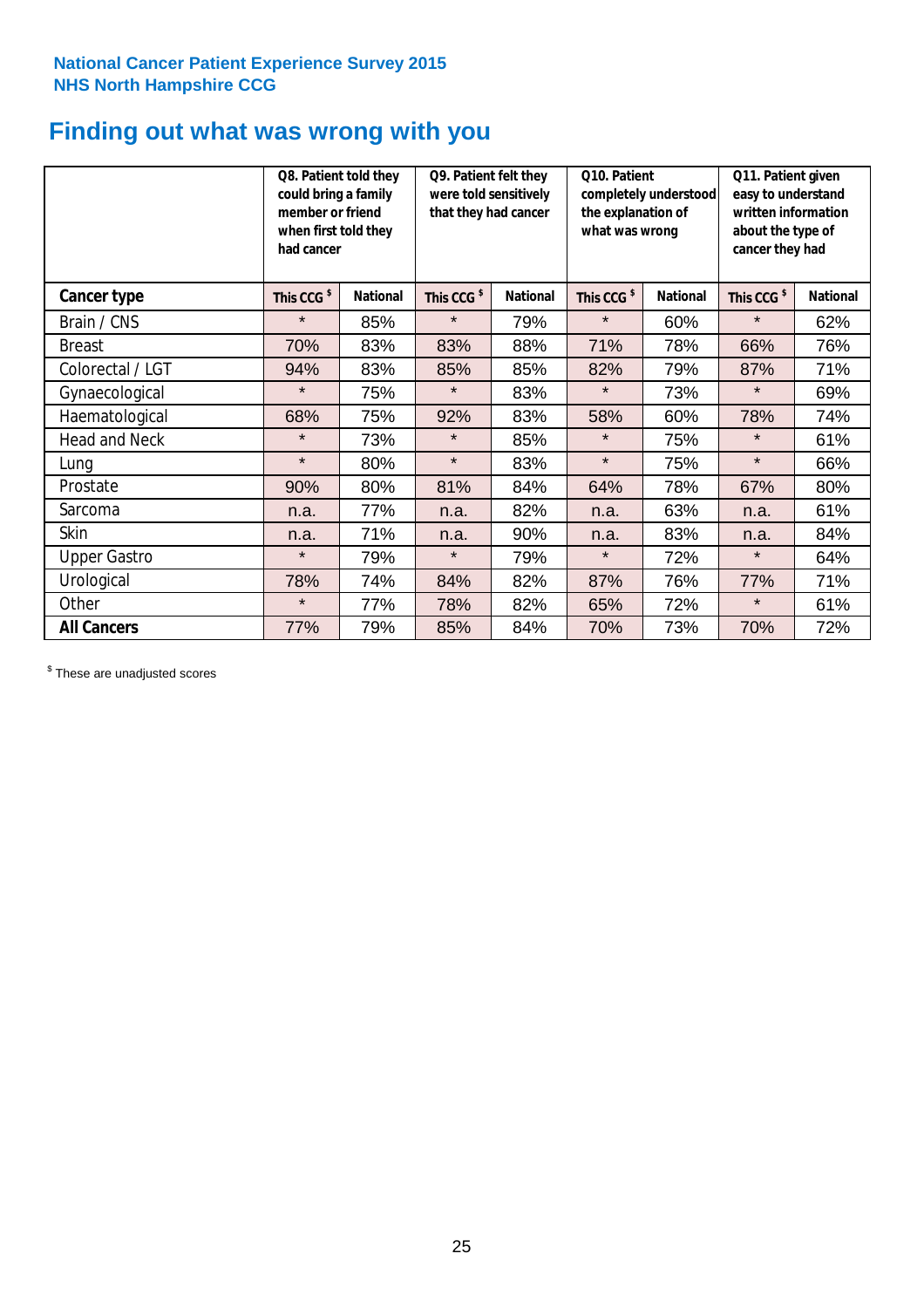# **Deciding the best treatment for you**

|                      | <b>Q12. Patient felt that</b><br>treatment options<br>were completely<br>explained |                 | Q13. Possible side<br>understandable way | effects explained in an | Q14. Patient given<br>practical advice and<br>support in dealing with<br>side effects of<br>treatment |                 |  |
|----------------------|------------------------------------------------------------------------------------|-----------------|------------------------------------------|-------------------------|-------------------------------------------------------------------------------------------------------|-----------------|--|
| <b>Cancer type</b>   | This CCG <sup>\$</sup>                                                             | <b>National</b> | This CCG <sup>\$</sup>                   | <b>National</b>         | This CCG <sup>\$</sup>                                                                                | <b>National</b> |  |
| Brain / CNS          | $\star$                                                                            | 80%             | $\star$                                  | 71%                     | $\star$                                                                                               | 62%             |  |
| <b>Breast</b>        | 75%                                                                                | 84%             | 67%                                      | 76%                     | 54%                                                                                                   | 69%             |  |
| Colorectal / LGT     | 93%                                                                                | 85%             | 76%                                      | 75%                     | 61%                                                                                                   | 68%             |  |
| Gynaecological       | $\star$                                                                            | 84%             | $\star$                                  | 76%                     | $\star$                                                                                               | 68%             |  |
| Haematological       | 82%                                                                                | 81%             | 78%                                      | 69%                     | 67%                                                                                                   | 65%             |  |
| <b>Head and Neck</b> | $\star$                                                                            | 85%             | $\star$                                  | 72%                     | $\star$                                                                                               | 67%             |  |
| Lung                 | $\star$                                                                            | 84%             | $\star$                                  | 74%                     | $\star$                                                                                               | 69%             |  |
| Prostate             | 83%                                                                                | 80%             | 76%                                      | 71%                     | 52%                                                                                                   | 61%             |  |
| Sarcoma              | n.a.                                                                               | 82%             | n.a.                                     | 75%                     | n.a.                                                                                                  | 66%             |  |
| Skin                 | n.a.                                                                               | 88%             | n.a.                                     | 75%                     | n.a.                                                                                                  | 74%             |  |
| <b>Upper Gastro</b>  | $\star$                                                                            | 83%             | $\star$                                  | 72%                     | $\star$                                                                                               | 66%             |  |
| Urological           | 84%                                                                                | 80%             | 61%                                      | 69%                     | 69%                                                                                                   | 61%             |  |
| Other                | $\star$                                                                            | 80%             | 74%<br>72%                               |                         | 70%                                                                                                   | 64%             |  |
| <b>All Cancers</b>   | 83%                                                                                | 83%             | 73%                                      | 73%                     | 63%                                                                                                   | 66%             |  |

|                      | in the future          | Q15. Patient definitely<br>told about side effects<br>that could affect them | Q16. Patient definitely<br>involved in decisions<br>about care and<br>treatment |                 |  |
|----------------------|------------------------|------------------------------------------------------------------------------|---------------------------------------------------------------------------------|-----------------|--|
| <b>Cancer type</b>   | This CCG <sup>\$</sup> | <b>National</b>                                                              | This CCG <sup>\$</sup>                                                          | <b>National</b> |  |
| Brain / CNS          | $\star$                | 56%                                                                          | $\star$                                                                         | 74%             |  |
| <b>Breast</b>        | 49%                    | 55%                                                                          | 76%                                                                             | 79%             |  |
| Colorectal / LGT     | 58%                    | 56%                                                                          | 84%                                                                             | 79%             |  |
| Gynaecological       | $\star$                | 54%                                                                          | $\star$                                                                         | 76%             |  |
| Haematological       | 61%<br>50%             |                                                                              | 74%                                                                             | 77%             |  |
| <b>Head and Neck</b> | $\star$                | 58%                                                                          | $\star$                                                                         | 76%             |  |
| Lung                 | $\star$                | 54%                                                                          | $\star$                                                                         | 78%             |  |
| Prostate             | 60%                    | 63%                                                                          | 84%                                                                             | 79%             |  |
| Sarcoma              | n.a.                   | 54%                                                                          | n.a.                                                                            | 77%             |  |
| <b>Skin</b>          | n.a.                   | 66%                                                                          | n.a.                                                                            | 86%             |  |
| <b>Upper Gastro</b>  | $\star$                | 53%                                                                          | $\star$                                                                         | 77%             |  |
| Urological           | 54%                    | 52%                                                                          | 77%                                                                             | 75%             |  |
| Other                | $\star$                | 51%                                                                          | 65%                                                                             | 75%             |  |
| <b>All Cancers</b>   | 55%                    | 54%                                                                          | 76%                                                                             | 78%             |  |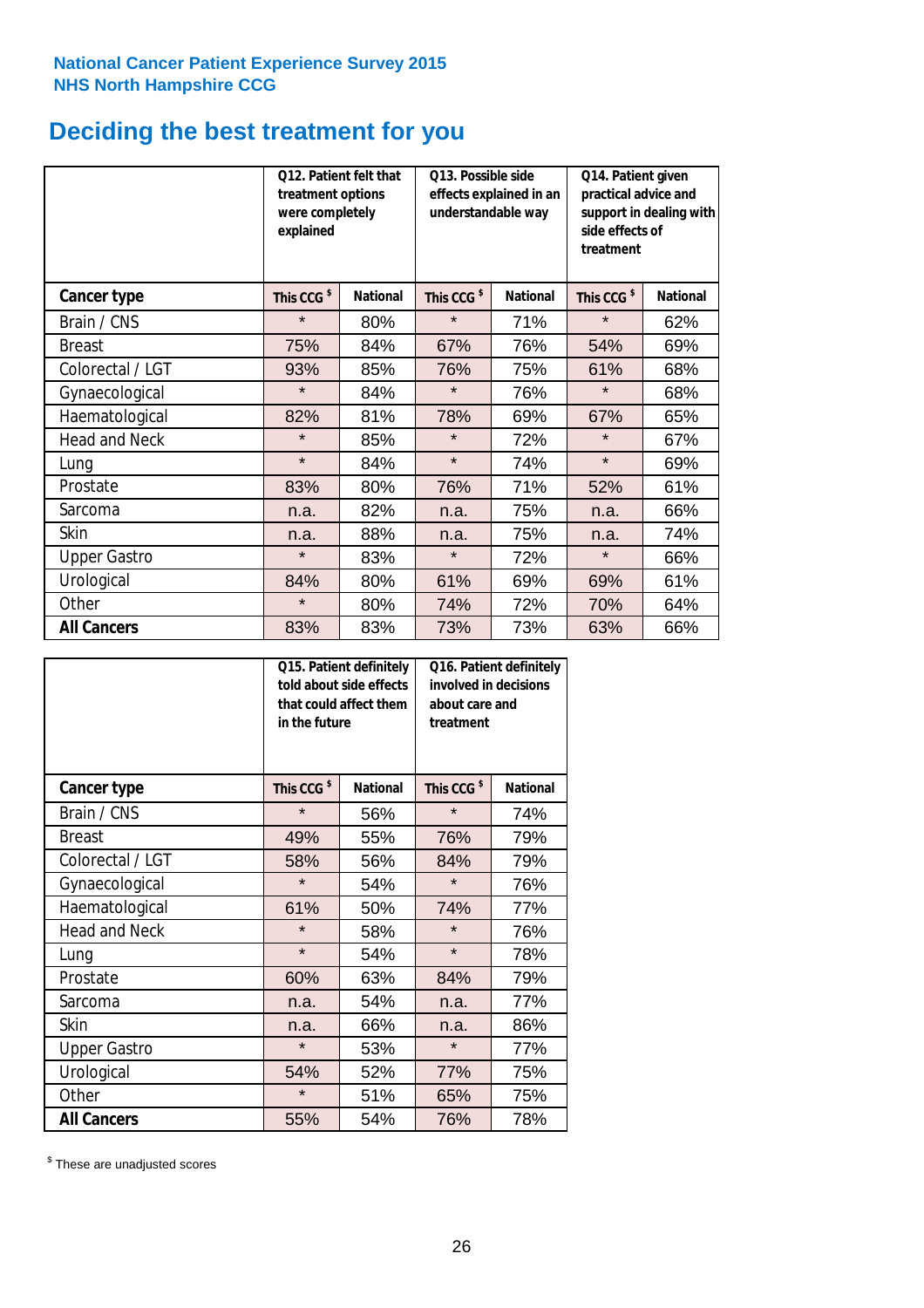# **Clinical Nurse Specialist**

|                      | would support them<br>through their<br>treatment | Q17. Patient given the<br>name of the CNS who | Q18. Patient found it<br>easy to contact their<br><b>CNS</b> |                 | <b>Q19. Get</b><br>understandable<br>answers to important<br>questions all or most<br>of the time |                 |  |
|----------------------|--------------------------------------------------|-----------------------------------------------|--------------------------------------------------------------|-----------------|---------------------------------------------------------------------------------------------------|-----------------|--|
| <b>Cancer type</b>   | This CCG <sup>\$</sup>                           | <b>National</b>                               | This CCG <sup>\$</sup>                                       | <b>National</b> | This CCG <sup>\$</sup>                                                                            | <b>National</b> |  |
| Brain / CNS          | $\star$                                          | 95%                                           | $\star$                                                      | 84%             | $\star$                                                                                           | 85%             |  |
| <b>Breast</b>        | 96%                                              | 94%                                           | 86%                                                          | 85%             | 93%                                                                                               | 88%             |  |
| Colorectal / LGT     | 97%                                              | 91%                                           | 93%                                                          | 88%             | 93%                                                                                               | 90%             |  |
| Gynaecological       | $\star$                                          | 93%                                           | $\star$                                                      | 86%             | $\star$                                                                                           | 87%             |  |
| Haematological       | 84%                                              | 89%                                           | 91%                                                          | 89%             | 97%                                                                                               | 90%             |  |
| <b>Head and Neck</b> | $\star$                                          | 88%                                           | $\star$                                                      | 86%             | $\star$                                                                                           | 88%             |  |
| Lung                 | $\star$                                          | 93%                                           | $\star$                                                      | 89%             | $\star$                                                                                           | 89%             |  |
| Prostate             | 96%                                              | 89%                                           | $\star$                                                      | 83%             | $\star$                                                                                           | 88%             |  |
| Sarcoma              | n.a.                                             | 87%                                           | n.a.                                                         | 86%             | n.a.                                                                                              | 88%             |  |
| Skin                 | n.a.                                             | 88%                                           | n.a.                                                         | 90%             | n.a.                                                                                              | 92%             |  |
| <b>Upper Gastro</b>  | $\star$                                          | 92%                                           | $\star$                                                      | 87%             | $\star$                                                                                           | 88%             |  |
| Urological           | 83%                                              | 80%                                           | 96%                                                          | 85%             | 96%                                                                                               | 88%             |  |
| Other                | 83%                                              | 86%                                           | $\star$<br>86%                                               |                 | $\star$                                                                                           | 87%             |  |
| <b>All Cancers</b>   | 90%                                              | 90%                                           | 89%                                                          | 87%             | 93%                                                                                               | 88%             |  |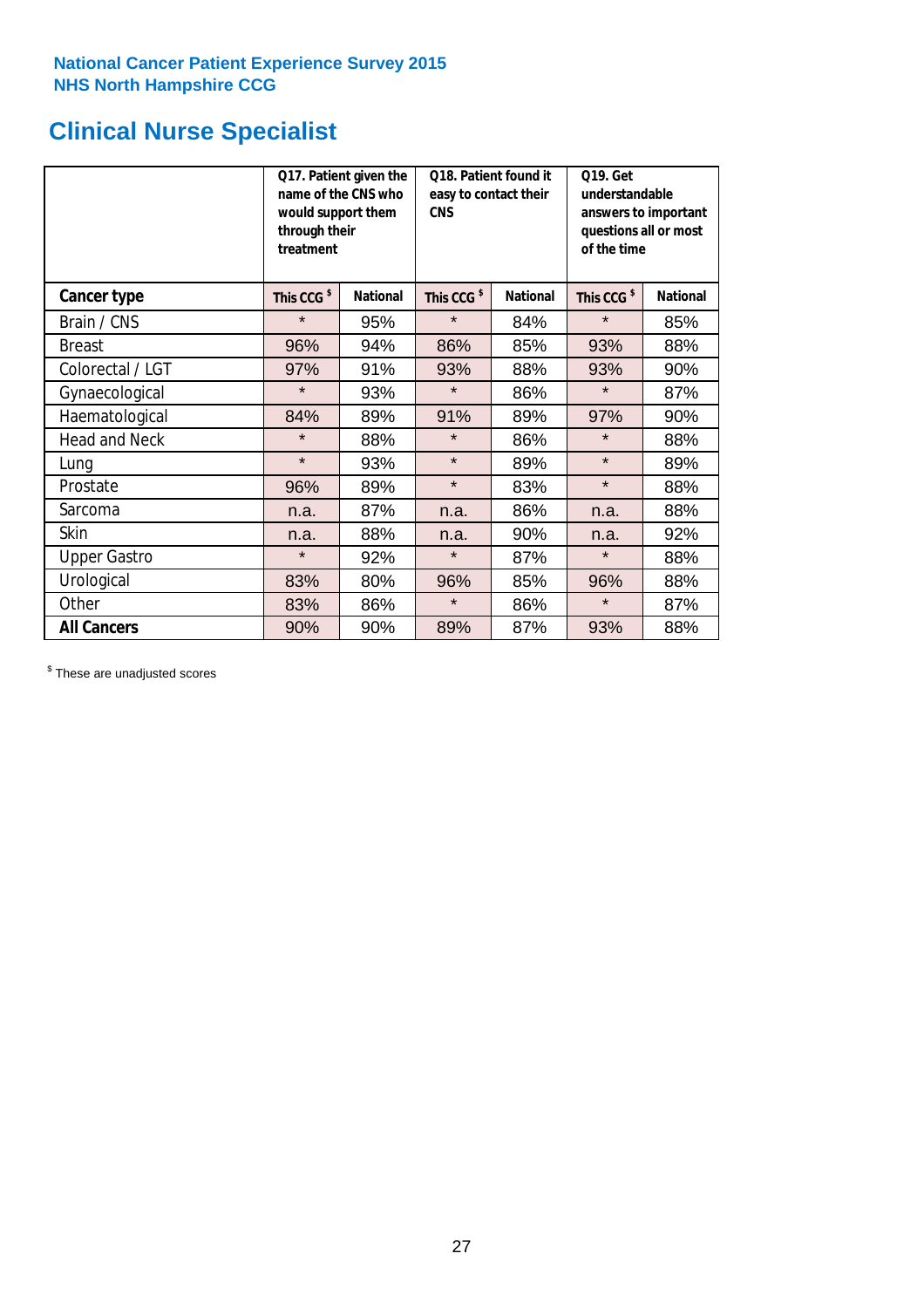# **Support for people with cancer**

|                      | Q20. Hospital staff<br>gave information | about support groups | Q21. Hospital staff<br>gave information<br>about impact cancer<br>could have on day to<br>day activities |                 | Q22. Hospital staff<br>gave information on<br>getting financial help |                 | Q23. Hospital staff told<br>patient they could get<br>free prescriptions |                 |
|----------------------|-----------------------------------------|----------------------|----------------------------------------------------------------------------------------------------------|-----------------|----------------------------------------------------------------------|-----------------|--------------------------------------------------------------------------|-----------------|
| Cancer type          | This CCG <sup>\$</sup>                  | <b>National</b>      | This CCG <sup>\$</sup>                                                                                   | <b>National</b> | This CCG <sup>\$</sup>                                               | <b>National</b> | This CCG <sup>\$</sup>                                                   | <b>National</b> |
| Brain / CNS          | $\star$                                 | 85%                  | $\star$                                                                                                  | 80%             | $\star$                                                              | 72%             | n.a.                                                                     | 79%             |
| <b>Breast</b>        | 90%                                     | 88%                  | 84%                                                                                                      | 85%             | 59%                                                                  | 60%             | 95%                                                                      | 80%             |
| Colorectal / LGT     | 67%                                     | 82%                  | 81%                                                                                                      | 82%             | $\star$                                                              | 52%             | $\star$                                                                  | 83%             |
| Gynaecological       | $\star$                                 | 83%                  | $\star$                                                                                                  | 81%             | $\star$                                                              | 58%             | $\star$                                                                  | 76%             |
| Haematological       | 85%                                     | 82%                  | 85%                                                                                                      | 82%             | 49%                                                                  | 56%             | 84%                                                                      | 86%             |
| <b>Head and Neck</b> | $\star$                                 | 83%                  | $\star$                                                                                                  | 80%             | $\star$                                                              | 55%             | $\star$                                                                  | 80%             |
| Lung                 | $\star$                                 | 82%                  | $\star$                                                                                                  | 80%             | $\star$                                                              | 68%             | $\star$                                                                  | 85%             |
| Prostate             | $\star$                                 | 85%                  | $\star$                                                                                                  | 81%             | $\star$                                                              | 41%             | $\star$                                                                  | 76%             |
| Sarcoma              | n.a.                                    | 82%                  | n.a.                                                                                                     | 80%             | n.a.                                                                 | 57%             | n.a.                                                                     | 75%             |
| Skin                 | n.a.                                    | 85%                  | n.a.                                                                                                     | 85%             | n.a.                                                                 | 51%             | n.a.                                                                     | 65%             |
| <b>Upper Gastro</b>  | $\star$                                 | 82%                  | $\star$                                                                                                  | 78%             | $\star$                                                              | 57%             | $\star$                                                                  | 83%             |
| Urological           | $\star$                                 | 71%                  | $\star$                                                                                                  | 70%             | $\star$                                                              | 33%             | $\star$                                                                  | 69%             |
| Other                | $\star$                                 | 80%                  | $\star$                                                                                                  | 77%             | $\star$                                                              | 53%             | $\star$                                                                  | 79%             |
| <b>All Cancers</b>   | 82%                                     | 83%                  | 79%                                                                                                      | 81%             | 54%                                                                  | 55%             | 85%                                                                      | 80%             |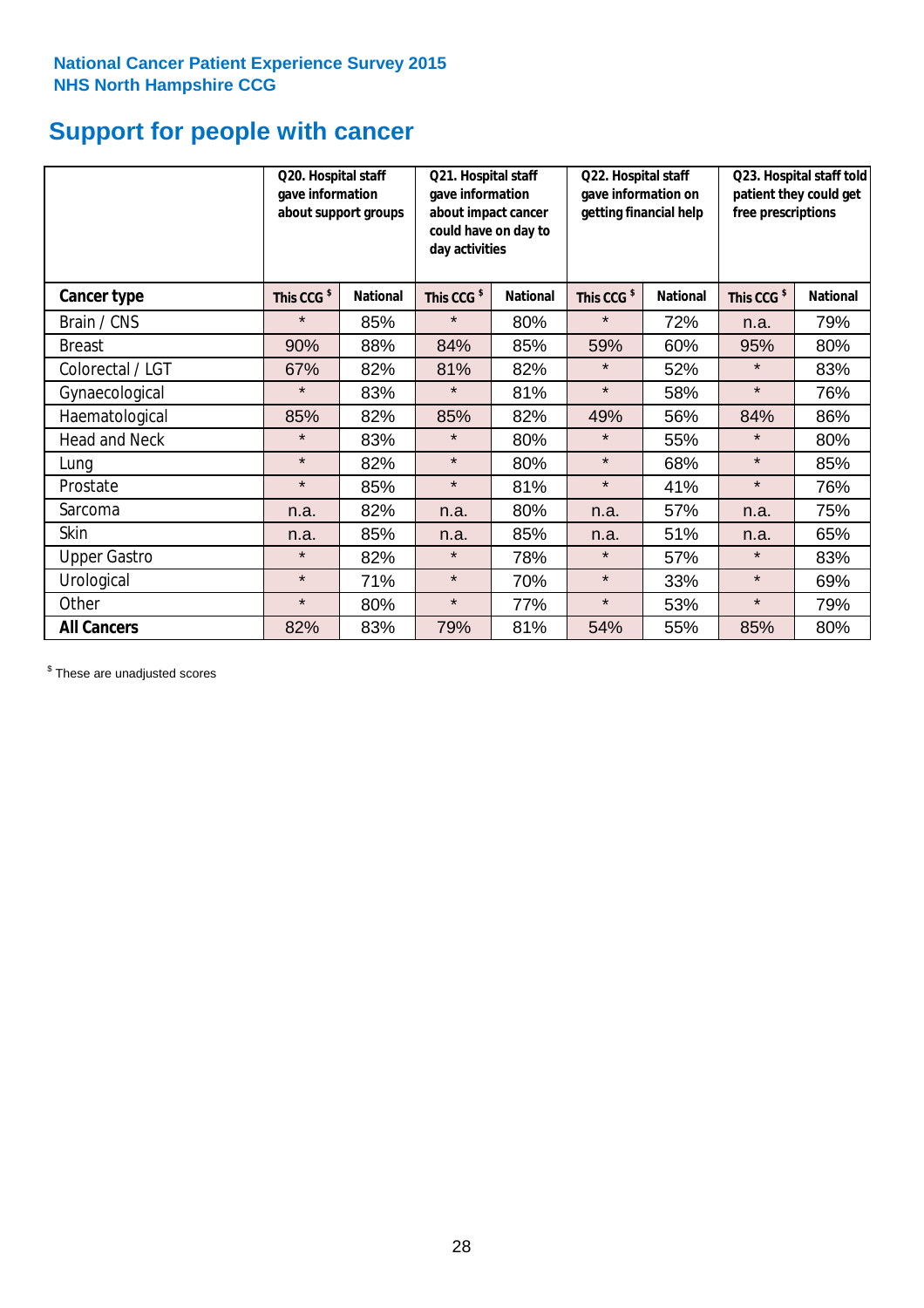# **Operations**

|                      | Q26. Staff explained<br>how operation had<br>gone in<br>understandable way |                 |  |  |
|----------------------|----------------------------------------------------------------------------|-----------------|--|--|
| <b>Cancer type</b>   | This CCG <sup>\$</sup>                                                     | <b>National</b> |  |  |
| Brain / CNS          | $\star$                                                                    | 75%             |  |  |
| <b>Breast</b>        | 77%                                                                        | 77%             |  |  |
| Colorectal / LGT     | 85%                                                                        | 81%             |  |  |
| Gynaecological       | $\star$                                                                    | 79%             |  |  |
| Haematological       | $\star$<br>75%                                                             |                 |  |  |
| <b>Head and Neck</b> | $\star$                                                                    | 77%             |  |  |
| Lung                 | $\star$                                                                    | 76%             |  |  |
| Prostate             | $\star$                                                                    | 76%             |  |  |
| Sarcoma              | n.a.                                                                       | 80%             |  |  |
| Skin                 | n.a.                                                                       | 84%             |  |  |
| <b>Upper Gastro</b>  | $\star$                                                                    | 81%             |  |  |
| Urological           | 89%                                                                        | 74%             |  |  |
| Other                | $\star$<br>78%                                                             |                 |  |  |
| <b>All Cancers</b>   | 78%                                                                        | 78%             |  |  |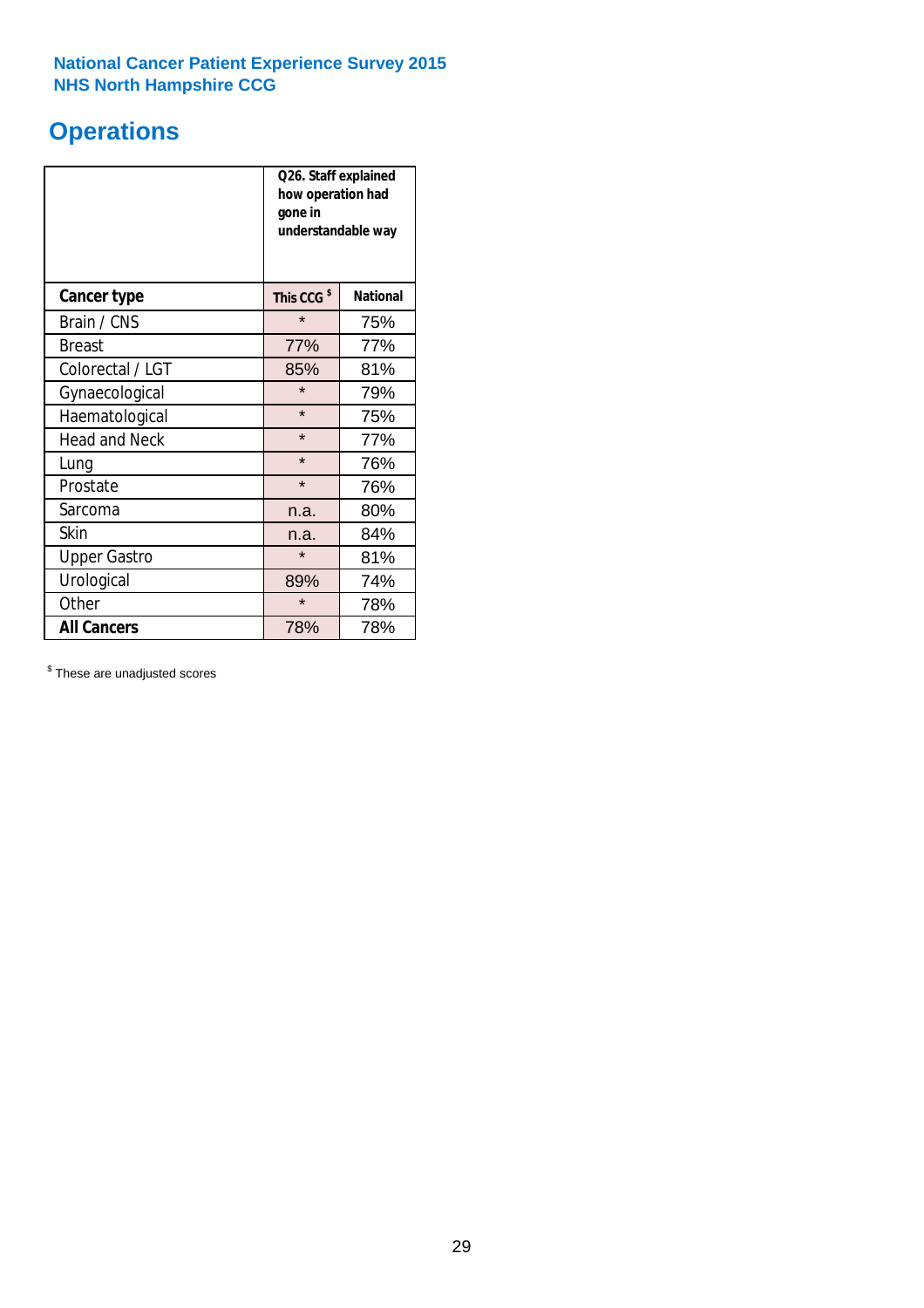# **Hospital care as an inpatient (Part 1 of 2)**

|                      | or nurses did not talk<br>they were not there | Q28. Groups of doctors<br>in front of patient as if | Q29. Patient had<br>confidence and trust in<br>all doctors treating<br>them |                 | Q30. Patient's family<br>or someone close<br>definitely had<br>opportunity to talk to<br>doctor |                 | Q31. Patient had<br>confidence and trust in I<br>all ward nurses |                 |
|----------------------|-----------------------------------------------|-----------------------------------------------------|-----------------------------------------------------------------------------|-----------------|-------------------------------------------------------------------------------------------------|-----------------|------------------------------------------------------------------|-----------------|
| Cancer type          | This CCG <sup>\$</sup>                        | <b>National</b>                                     | This CCG <sup>\$</sup>                                                      | <b>National</b> | This CCG <sup>\$</sup>                                                                          | <b>National</b> | This CCG <sup>\$</sup>                                           | <b>National</b> |
| Brain / CNS          | $\star$                                       | 68%                                                 | $\star$                                                                     | 78%             | $\star$                                                                                         | 65%             | $\star$                                                          | 67%             |
| <b>Breast</b>        | 96%                                           | 89%                                                 | 80%                                                                         | 86%             | 64%                                                                                             | 73%             | 77%                                                              | 74%             |
| Colorectal / LGT     | 79%                                           | 75%                                                 | 93%                                                                         | 85%             | 78%                                                                                             | 72%             | 79%                                                              | 68%             |
| Gynaecological       | $\star$                                       | 84%                                                 | $\star$                                                                     | 86%             | $\star$                                                                                         | 71%             | $\star$                                                          | 69%             |
| Haematological       | 77%                                           | 80%                                                 | 70%                                                                         | 81%             | 72%                                                                                             | 75%             | 83%                                                              | 73%             |
| <b>Head and Neck</b> | $\star$                                       | 79%                                                 | $\star$                                                                     | 85%             | $\star$                                                                                         | 73%             | $\star$                                                          | 72%             |
| Lung                 | $\star$                                       | 75%                                                 | $\star$                                                                     | 82%             | $\star$                                                                                         | 71%             | $\star$                                                          | 73%             |
| Prostate             | $\star$                                       | 84%                                                 | $\star$                                                                     | 87%             | $\star$                                                                                         | 72%             | $\star$                                                          | 75%             |
| Sarcoma              | n.a.                                          | 82%                                                 | n.a.                                                                        | 85%             | n.a.                                                                                            | 75%             | n.a.                                                             | 70%             |
| Skin                 | n.a.                                          | 85%                                                 | n.a.                                                                        | 90%             | n.a.                                                                                            | 79%             | n.a.                                                             | 84%             |
| <b>Upper Gastro</b>  | $\star$                                       | 75%                                                 | $\star$                                                                     | 83%             | $\star$                                                                                         | 72%             | $\star$                                                          | 70%             |
| Urological           | 91%                                           | 80%                                                 | 97%                                                                         | 84%             | 77%                                                                                             | 67%             | 83%                                                              | 75%             |
| Other                | $\star$                                       | 79%                                                 | $\star$                                                                     | 79%             | $\star$                                                                                         | 70%             | $\star$                                                          | 69%             |
| <b>All Cancers</b>   | 83%                                           | 81%                                                 | 84%                                                                         | 84%             | 70%                                                                                             | 72%             | 79%                                                              | 72%             |

|                      | Q32. Always / nearly<br>always enough nurses<br>on duty |                 | Q33. All staff asked<br>patient what name<br>they preferred to be<br>called by |                 | Q34. Always given<br>enough privacy when<br>discussing condition or<br>treatment |                 | Q35. Patient was able<br>to discuss worries or<br>fears with staff during<br>visit |                 |
|----------------------|---------------------------------------------------------|-----------------|--------------------------------------------------------------------------------|-----------------|----------------------------------------------------------------------------------|-----------------|------------------------------------------------------------------------------------|-----------------|
| <b>Cancer type</b>   | This CCG <sup>\$</sup>                                  | <b>National</b> | This CCG <sup>\$</sup>                                                         | <b>National</b> | This CCG <sup>\$</sup>                                                           | <b>National</b> | This CCG <sup>\$</sup>                                                             | <b>National</b> |
| Brain / CNS          | $\star$                                                 | 64%             | $\star$                                                                        | 69%             | $\star$                                                                          | 80%             | n.a.                                                                               | 44%             |
| <b>Breast</b>        | 68%                                                     | 69%             | 60%                                                                            | 60%             | 77%                                                                              | 86%             | 56%                                                                                | 53%             |
| Colorectal / LGT     | 68%                                                     | 61%             | 75%                                                                            | 70%             | 86%                                                                              | 84%             | $\star$                                                                            | 54%             |
| Gynaecological       | $\star$                                                 | 65%             | $\star$                                                                        | 63%             | $\star$                                                                          | 82%             | $\star$                                                                            | 50%             |
| Haematological       | 62%                                                     | 63%             | 60%                                                                            | 67%             | 87%                                                                              | 86%             | 61%                                                                                | 55%             |
| <b>Head and Neck</b> | $\star$                                                 | 67%             | $\star$                                                                        | 66%             | $\star$                                                                          | 85%             | $\star$                                                                            | 50%             |
| Lung                 | $\star$                                                 | 68%             | $\star$                                                                        | 71%             | $\star$                                                                          | 84%             | $\star$                                                                            | 49%             |
| Prostate             | $\star$                                                 | 71%             | $\star$                                                                        | 67%             | $\star$                                                                          | 87%             | $\star$                                                                            | 52%             |
| Sarcoma              | n.a.                                                    | 68%             | n.a.                                                                           | 71%             | n.a.                                                                             | 87%             | n.a.                                                                               | 52%             |
| Skin                 | n.a.                                                    | 81%             | n.a.                                                                           | 67%             | n.a.                                                                             | 89%             | n.a.                                                                               | 61%             |
| <b>Upper Gastro</b>  | $\star$                                                 | 62%             | $\star$                                                                        | 75%             | $\star$                                                                          | 83%             | $\star$                                                                            | 53%             |
| Urological           | 94%                                                     | 68%             | 81%                                                                            | 71%             | 97%                                                                              | 84%             | 62%                                                                                | 46%             |
| Other                | $\star$                                                 | 62%             | $\star$                                                                        | 66%             | $\star$                                                                          | 82%             | $\star$                                                                            | 48%             |
| <b>All Cancers</b>   | 72%                                                     | 66%             | 69%                                                                            | 67%             | 85%                                                                              | 85%             | 50%                                                                                | 52%             |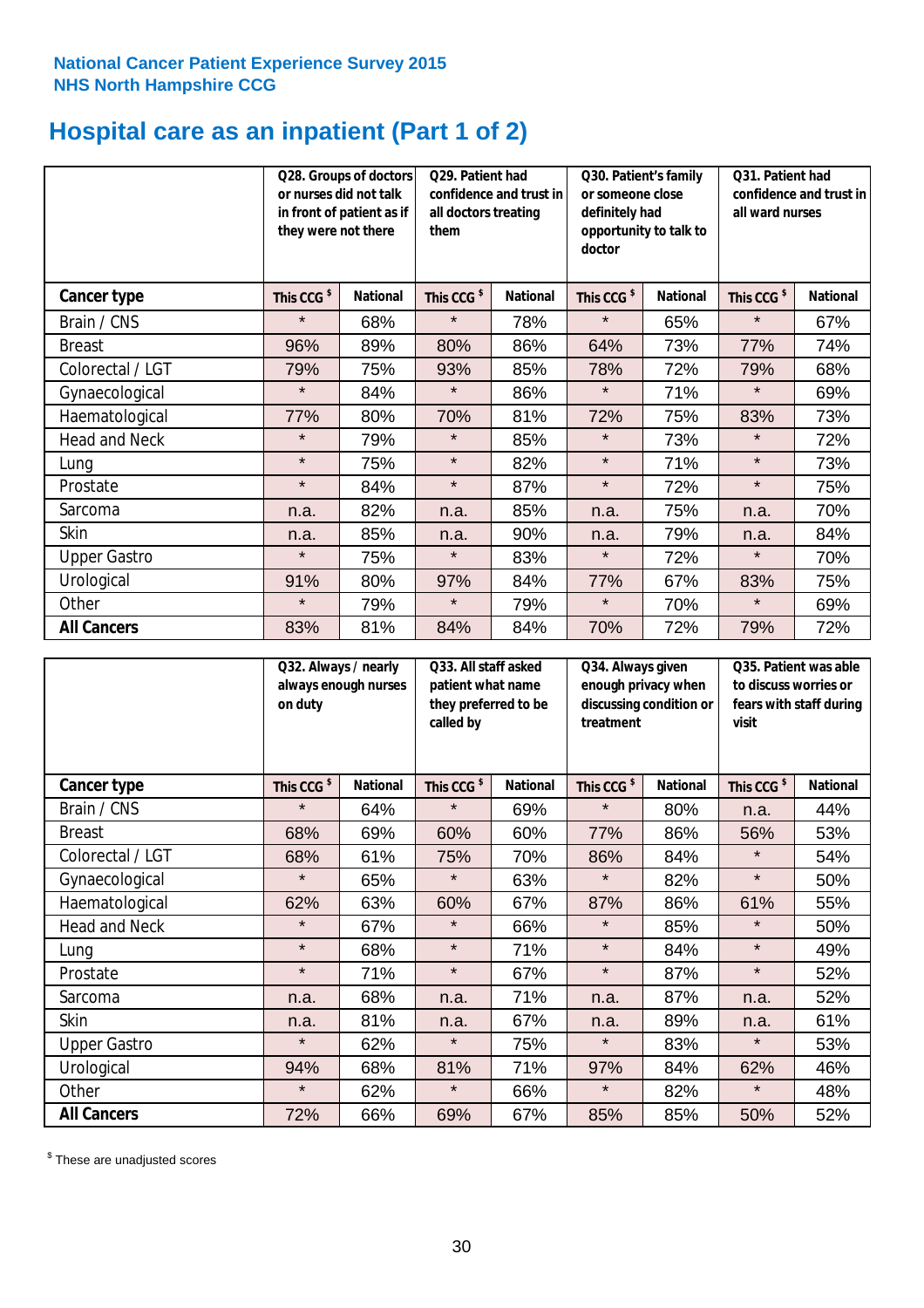# **Hospital care as an inpatient (Part 2 of 2)**

|                      | Q36. Hospital staff<br>definitely did<br>everything to help<br>control pain |                 | Q37. Always treated<br>with respect and<br>dignity by staff |                 | Q38. Given clear<br>written information<br>about what should /<br>should not do post<br>discharge |                 | Q39. Staff told patient<br>who to contact if<br>worried post discharge |                 |
|----------------------|-----------------------------------------------------------------------------|-----------------|-------------------------------------------------------------|-----------------|---------------------------------------------------------------------------------------------------|-----------------|------------------------------------------------------------------------|-----------------|
| Cancer type          | This CCG <sup>\$</sup>                                                      | <b>National</b> | This CCG <sup>\$</sup>                                      | <b>National</b> | This CCG <sup>\$</sup>                                                                            | <b>National</b> | This CCG <sup>\$</sup>                                                 | <b>National</b> |
| Brain / CNS          | $\star$                                                                     | 82%             | $\star$                                                     | 84%             | $\star$                                                                                           | 79%             | $\star$                                                                | 91%             |
| <b>Breast</b>        | 89%                                                                         | 86%             | 89%                                                         | 88%             | 81%                                                                                               | 90%             | 96%                                                                    | 95%             |
| Colorectal / LGT     | 92%                                                                         | 84%             | 96%                                                         | 86%             | 93%                                                                                               | 83%             | 100%                                                                   | 94%             |
| Gynaecological       | $\star$                                                                     | 83%             | $\star$                                                     | 85%             | $\star$                                                                                           | 86%             | $\star$                                                                | 93%             |
| Haematological       | 81%                                                                         | 84%             | 97%                                                         | 89%             | 74%                                                                                               | 79%             | 96%                                                                    | 95%             |
| <b>Head and Neck</b> | $\star$                                                                     | 84%             | $\star$                                                     | 88%             | $\star$                                                                                           | 86%             | $\star$                                                                | 92%             |
| Lung                 | $\star$                                                                     | 83%             | $\star$                                                     | 87%             | $\star$                                                                                           | 81%             | $\star$                                                                | 92%             |
| Prostate             | $\star$                                                                     | 85%             | $\star$                                                     | 91%             | $\star$                                                                                           | 87%             | $\star$                                                                | 94%             |
| Sarcoma              | n.a.                                                                        | 86%             | n.a.                                                        | 91%             | n.a.                                                                                              | 83%             | n.a.                                                                   | 94%             |
| Skin                 | n.a.                                                                        | 88%             | n.a.                                                        | 93%             | n.a.                                                                                              | 91%             | n.a.                                                                   | 97%             |
| <b>Upper Gastro</b>  | $\star$                                                                     | 83%             | $\star$                                                     | 86%             | $\star$                                                                                           | 79%             | $\star$                                                                | 93%             |
| Urological           | 96%                                                                         | 80%             | 92%                                                         | 88%             | 91%                                                                                               | 83%             | 89%                                                                    | 90%             |
| Other                | $\star$                                                                     | 82%             | $\star$                                                     | 85%             | $\star$                                                                                           | 80%             | $\star$                                                                | 92%             |
| <b>All Cancers</b>   | 89%                                                                         | 84%             | 90%                                                         | 87%             | 81%                                                                                               | 84%             | 94%                                                                    | 94%             |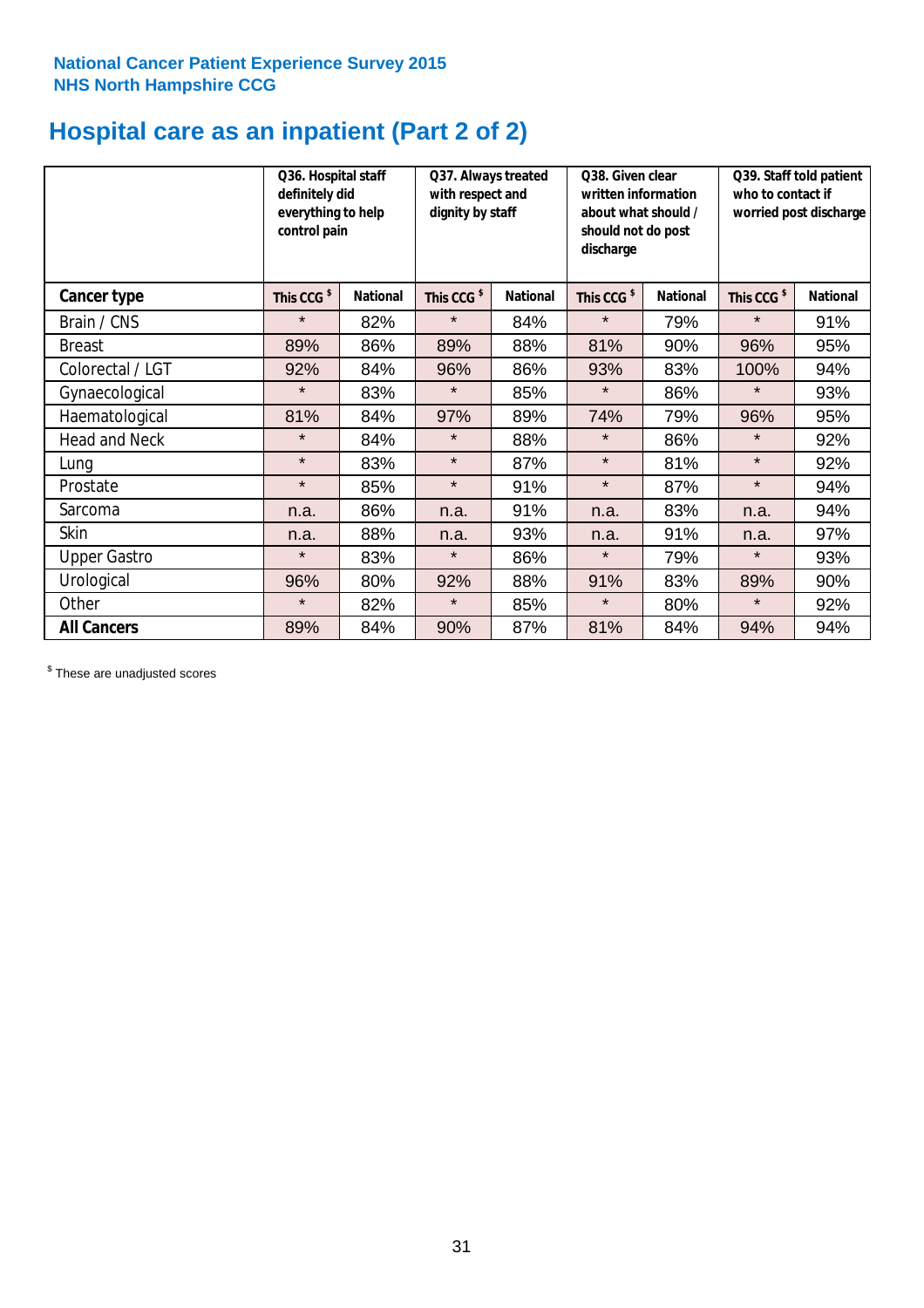# **Hospital care as a day patient / outpatient**

|                      | to discuss worries or<br>visit | Q41. Patient was able<br>fears with staff during | Q42. Doctor had the<br>right notes and other<br>documentation with<br>them |                 | Q44. Beforehand<br>patient had all<br>information needed<br>about radiotherapy<br>treatment |                 | Q45. Patient given<br>understandable<br>information about<br>whether radiotherapy<br>was working |                 |
|----------------------|--------------------------------|--------------------------------------------------|----------------------------------------------------------------------------|-----------------|---------------------------------------------------------------------------------------------|-----------------|--------------------------------------------------------------------------------------------------|-----------------|
| Cancer type          | This CCG <sup>\$</sup>         | <b>National</b>                                  | This CCG <sup>\$</sup>                                                     | <b>National</b> | This CCG <sup>\$</sup>                                                                      | <b>National</b> | This CCG <sup>\$</sup>                                                                           | <b>National</b> |
| Brain / CNS          | $\star$                        | 65%                                              | $\star$                                                                    | 94%             | n.a.                                                                                        | 85%             | n.a.                                                                                             | 52%             |
| <b>Breast</b>        | 66%                            | 70%                                              | 93%                                                                        | 95%             | 83%                                                                                         | 87%             | 67%                                                                                              | 60%             |
| Colorectal / LGT     | 65%                            | 73%                                              | 97%                                                                        | 95%             | $\star$                                                                                     | 85%             | $\star$                                                                                          | 55%             |
| Gynaecological       | $\star$                        | 70%                                              | $\star$                                                                    | 96%             | n.a.                                                                                        | 85%             | n.a.                                                                                             | 64%             |
| Haematological       | 79%                            | 74%                                              | 99%                                                                        | 97%             | $\star$                                                                                     | 82%             | $\star$                                                                                          | 64%             |
| <b>Head and Neck</b> | $\star$                        | 69%                                              | $\star$                                                                    | 95%             | $\star$                                                                                     | 86%             | $\star$                                                                                          | 60%             |
| Lung                 | $\star$                        | 69%                                              | $\star$                                                                    | 96%             | $\star$                                                                                     | 86%             | $\star$                                                                                          | 59%             |
| Prostate             | $\star$                        | 69%                                              | 95%                                                                        | 95%             | $\star$                                                                                     | 88%             | $\star$                                                                                          | 61%             |
| Sarcoma              | n.a.                           | 68%                                              | n.a.                                                                       | 97%             | n.a.                                                                                        | 88%             | n.a.                                                                                             | 63%             |
| Skin                 | n.a.                           | 73%                                              | n.a.                                                                       | 96%             | n.a.                                                                                        | 81%             | n.a.                                                                                             | 63%             |
| <b>Upper Gastro</b>  | $\star$                        | 68%                                              | $\star$                                                                    | 95%             | $\star$                                                                                     | 85%             | $\star$                                                                                          | 57%             |
| Urological           | 58%                            | 65%                                              | 97%                                                                        | 95%             | $\star$                                                                                     | 81%             | $\star$                                                                                          | 53%             |
| Other                | $\star$                        | 67%                                              | $\star$                                                                    | 95%             | $\star$                                                                                     | 83%             | $\star$                                                                                          | 59%             |
| <b>All Cancers</b>   | 67%                            | 70%                                              | 97%                                                                        | 96%             | 85%                                                                                         | 86%             | 61%                                                                                              | 60%             |

|                      | Q47. Beforehand<br>patient had all<br>information needed<br>about chemotherapy<br>treatment |                 | Q48. Patient given<br>understandable<br>information about<br>whether<br>chemotherapy was<br>working |                 |  |
|----------------------|---------------------------------------------------------------------------------------------|-----------------|-----------------------------------------------------------------------------------------------------|-----------------|--|
| <b>Cancer type</b>   | This CCG <sup>\$</sup>                                                                      | <b>National</b> | This CCG <sup>\$</sup>                                                                              | <b>National</b> |  |
| Brain / CNS          | $\star$                                                                                     | 82%             | $\star$                                                                                             | 57%             |  |
| <b>Breast</b>        | 76%                                                                                         | 83%             | 52%                                                                                                 | 62%             |  |
| Colorectal / LGT     | 86%                                                                                         | 86%             | $\star$                                                                                             | 65%             |  |
| Gynaecological       | $\star$                                                                                     | 86%             | $\star$                                                                                             | 68%             |  |
| Haematological       | 88%                                                                                         | 85%             |                                                                                                     | 75%             |  |
| <b>Head and Neck</b> | $\star$                                                                                     | 80%             | n.a.                                                                                                | 52%             |  |
| Lung                 | $\star$                                                                                     | 85%             | $\star$                                                                                             | 68%             |  |
| Prostate             | $\star$                                                                                     | 83%             | $\star$                                                                                             | 69%             |  |
| Sarcoma              | n.a.                                                                                        | 82%             | n.a.                                                                                                | 70%             |  |
| <b>Skin</b>          | n.a.                                                                                        | 92%             | n.a.                                                                                                | 80%             |  |
| <b>Upper Gastro</b>  | $\star$                                                                                     | 83%             | $\star$                                                                                             | 64%             |  |
| Urological           | $\star$                                                                                     | 83%             | $\star$                                                                                             | 66%             |  |
| Other                | $\star$                                                                                     | 85%             | $\star$                                                                                             | 70%             |  |
| <b>All Cancers</b>   | 84%                                                                                         | 84%             | 68%                                                                                                 | 68%             |  |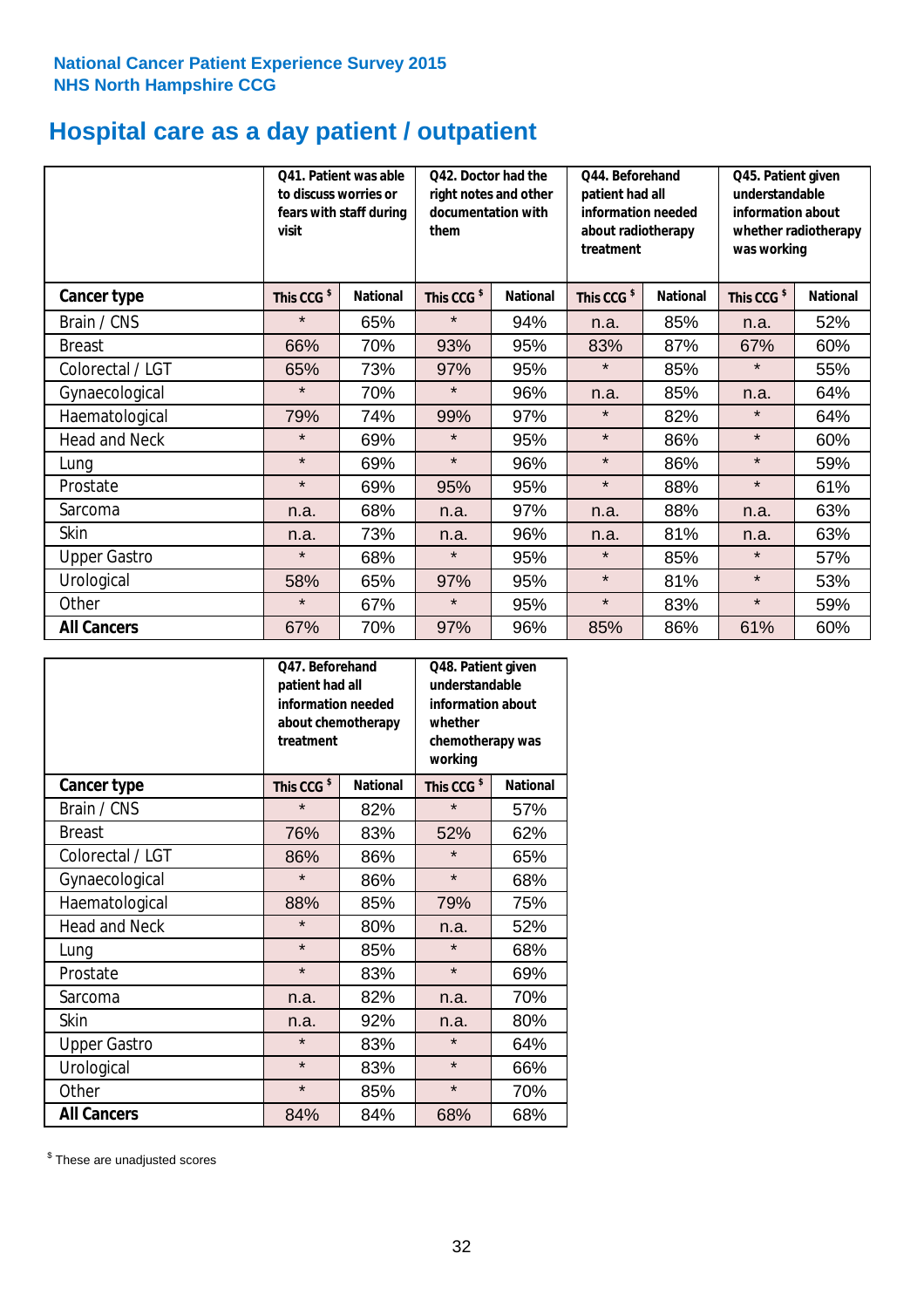# **Home care and support**

|                      | Q49. Hospital staff<br>gave family or | someone close all the<br>information needed to<br>help with care at home | Q50. Patient definitely<br>given enough support<br>from health or social<br>services during<br>treatment |     | Q51. Patient definitely<br>given enough support<br>from health or social<br>services after<br>treatment |                 |
|----------------------|---------------------------------------|--------------------------------------------------------------------------|----------------------------------------------------------------------------------------------------------|-----|---------------------------------------------------------------------------------------------------------|-----------------|
| <b>Cancer type</b>   | This CCG <sup>\$</sup>                | <b>National</b>                                                          | This CCG <sup>\$</sup><br><b>National</b>                                                                |     | This CCG <sup>\$</sup>                                                                                  | <b>National</b> |
| Brain / CNS          | $\star$                               | 56%                                                                      | $\star$                                                                                                  | 44% | n.a.                                                                                                    | 44%             |
| <b>Breast</b>        | 53%                                   | 57%                                                                      | 28%                                                                                                      | 54% | $\star$                                                                                                 | 40%             |
| Colorectal / LGT     | 59%                                   | 60%                                                                      | $\star$                                                                                                  | 62% | $\star$                                                                                                 | 52%             |
| Gynaecological       | $\star$                               | 56%                                                                      | $\star$                                                                                                  | 52% | $\star$                                                                                                 | 42%             |
| Haematological       | 52%                                   | 60%                                                                      | 58%                                                                                                      | 52% | 50%                                                                                                     | 43%             |
| <b>Head and Neck</b> | $\star$                               | 59%                                                                      | $\star$                                                                                                  | 53% | $\star$                                                                                                 | 50%             |
| Lung                 | $\star$                               | 57%                                                                      | $\star$                                                                                                  | 52% | $\star$                                                                                                 | 42%             |
| Prostate             | $\star$                               | 55%                                                                      | $\star$                                                                                                  | 47% | $\star$                                                                                                 | 43%             |
| Sarcoma              | n.a.                                  | 59%                                                                      | n.a.                                                                                                     | 58% | n.a.                                                                                                    | 53%             |
| Skin                 | n.a.                                  | 67%                                                                      | n.a.                                                                                                     | 58% | n.a.                                                                                                    | 61%             |
| <b>Upper Gastro</b>  | $\star$                               | 59%                                                                      | $\star$                                                                                                  | 54% | $\star$                                                                                                 | 45%             |
| Urological           | 60%                                   | 55%                                                                      | $\star$                                                                                                  | 47% | $\star$                                                                                                 | 44%             |
| Other                | 43%                                   | 54%                                                                      | $\star$                                                                                                  | 55% | $\star$                                                                                                 | 48%             |
| <b>All Cancers</b>   | 54%                                   | 58%                                                                      | 41%                                                                                                      | 54% | 33%                                                                                                     | 45%             |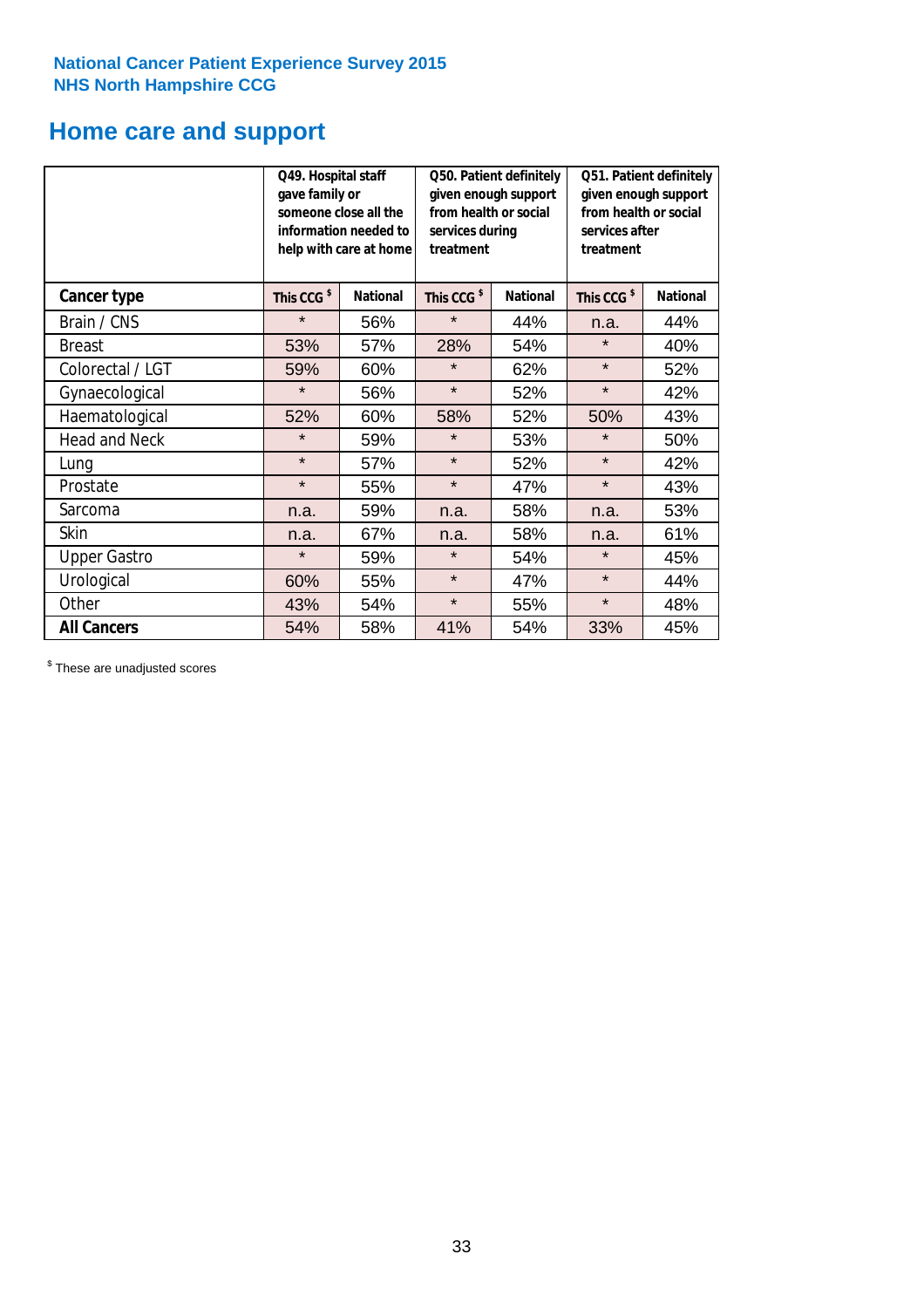# **Care from your general practice**

|                      | information about<br>treatment | Q52. GP given enough<br>patient's condition and | O53. Practice staff<br>definitely did<br>everything they could<br>to support patient |                 |  |
|----------------------|--------------------------------|-------------------------------------------------|--------------------------------------------------------------------------------------|-----------------|--|
| <b>Cancer type</b>   | This CCG <sup>\$</sup>         | <b>National</b>                                 | This CCG <sup>\$</sup>                                                               | <b>National</b> |  |
| Brain / CNS          | n.a.                           | 94%                                             | $\star$                                                                              | 59%             |  |
| <b>Breast</b>        | 94%                            | 96%                                             | 56%                                                                                  | 63%             |  |
| Colorectal / LGT     | 100%                           | 95%                                             | 42%                                                                                  | 63%             |  |
| Gynaecological       | $\star$                        | 95%                                             | $\star$                                                                              | 59%             |  |
| Haematological       | 96%                            | 96%                                             | 59%                                                                                  | 61%             |  |
| <b>Head and Neck</b> | $\star$                        | 93%                                             | $\star$                                                                              | 60%             |  |
| Lung                 | $\star$                        | 95%                                             | $\star$                                                                              | 62%             |  |
| Prostate             | 100%                           | 95%                                             | 77%                                                                                  | 67%             |  |
| Sarcoma              | n.a.                           | 97%                                             | n.a.                                                                                 | 65%             |  |
| Skin                 | n.a.                           | 97%                                             | n.a.                                                                                 | 71%             |  |
| <b>Upper Gastro</b>  | $\star$                        | 94%                                             | $\star$                                                                              | 62%             |  |
| Urological           | 100%                           | 95%                                             | $\star$                                                                              | 64%             |  |
| Other                | $\star$                        | 95%                                             | $\star$                                                                              | 61%             |  |
| <b>All Cancers</b>   | 96%                            | 95%                                             | 60%                                                                                  | 63%             |  |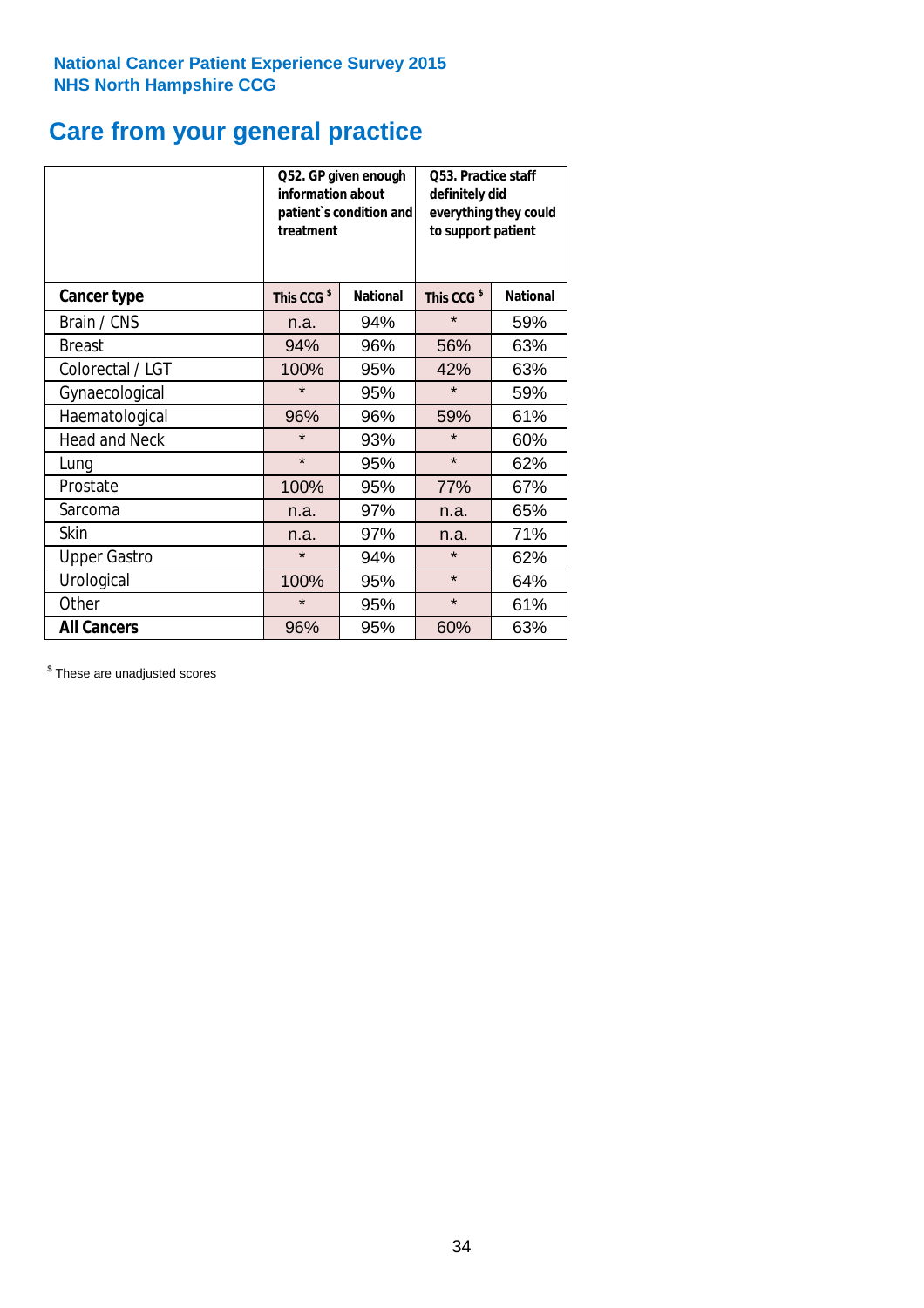# **Your overall NHS care**

|                      | Q54. Hospital and<br>community staff<br>always worked well<br>together |                 | Q55. Patient given a<br>care plan |                 | Q56. Overall the<br>administration of the<br>care was very good /<br>qood |                 | Q57. Length of time for<br>attending clinics and<br>appointments was<br>right |                 |
|----------------------|------------------------------------------------------------------------|-----------------|-----------------------------------|-----------------|---------------------------------------------------------------------------|-----------------|-------------------------------------------------------------------------------|-----------------|
| <b>Cancer type</b>   | This CCG <sup>\$</sup>                                                 | <b>National</b> | This CCG <sup>\$</sup>            | <b>National</b> | This CCG <sup>\$</sup>                                                    | <b>National</b> | This CCG <sup>\$</sup>                                                        | <b>National</b> |
| Brain / CNS          | n.a.                                                                   | 45%             | n.a.                              | 29%             | $\star$                                                                   | 84%             | $\star$                                                                       | 60%             |
| <b>Breast</b>        | 50%                                                                    | 60%             | 18%                               | 35%             | 86%                                                                       | 90%             | 54%                                                                           | 64%             |
| Colorectal / LGT     | 63%                                                                    | 60%             | 38%                               | 36%             | 88%                                                                       | 88%             | 72%                                                                           | 68%             |
| Gynaecological       | $\star$                                                                | 58%             | $\star$                           | 29%             | $\star$                                                                   | 89%             | $\star$                                                                       | 66%             |
| Haematological       | 58%                                                                    | 63%             | 31%                               | 33%             | 93%                                                                       | 92%             | 58%                                                                           | 62%             |
| <b>Head and Neck</b> | $\star$                                                                | 58%             | $\star$                           | 34%             | $\star$                                                                   | 89%             | $\star$                                                                       | 65%             |
| Lung                 | $\star$                                                                | 63%             | $\star$                           | 32%             | $\star$                                                                   | 89%             | $\star$                                                                       | 70%             |
| Prostate             | 40%                                                                    | 63%             | 27%                               | 36%             | 84%                                                                       | 87%             | 68%                                                                           | 71%             |
| Sarcoma              | n.a.                                                                   | 60%             | n.a.                              | 31%             | n.a.                                                                      | 90%             | n.a.                                                                          | 63%             |
| Skin                 | n.a.                                                                   | 69%             | n.a.                              | 39%             | n.a.                                                                      | 89%             | n.a.                                                                          | 73%             |
| <b>Upper Gastro</b>  | $\star$                                                                | 58%             | $\star$                           | 36%             | $\star$                                                                   | 88%             | $\star$                                                                       | 66%             |
| Urological           | 77%                                                                    | 62%             | 17%                               | 26%             | 92%                                                                       | 84%             | 62%                                                                           | 73%             |
| Other                | 54%                                                                    | 56%             | 27%                               | 29%             | 88%                                                                       | 87%             | 33%                                                                           | 61%             |
| <b>All Cancers</b>   | 59%                                                                    | 61%             | 26%                               | 33%             | 90%                                                                       | 89%             | 59%                                                                           | 66%             |

|                      | Q58. Taking part in<br>cancer research | discussed with patient | Q59. Patient's average<br>rating of care scored<br>from very poor to very<br>good |                 |  |
|----------------------|----------------------------------------|------------------------|-----------------------------------------------------------------------------------|-----------------|--|
| <b>Cancer type</b>   | This CCG <sup>\$</sup>                 | <b>National</b>        | This CCG <sup>\$</sup>                                                            | <b>National</b> |  |
| Brain / CNS          | $\star$                                | 32%                    | $\star$                                                                           | 8.5             |  |
| <b>Breast</b>        | 26%                                    | 28%                    | 8.4                                                                               | 8.8             |  |
| Colorectal / LGT     | 24%                                    | 22%                    | 9.0                                                                               | 8.7             |  |
| Gynaecological       | $\star$                                | 27%                    | $\star$                                                                           | 8.7             |  |
| Haematological       | 25%                                    | 36%                    | 8.9                                                                               | 8.8             |  |
| <b>Head and Neck</b> | $\star$                                | 21%                    | $\star$                                                                           | 8.6             |  |
| Lung                 | $\star$                                | 34%                    | $\star$                                                                           | 8.6             |  |
| Prostate             | 27%                                    | 35%                    | 8.0                                                                               | 8.6             |  |
| Sarcoma              | n.a.                                   | 29%                    | n.a.                                                                              | 8.7             |  |
| Skin                 | n.a.                                   | 17%                    | n.a.                                                                              | 8.9             |  |
| <b>Upper Gastro</b>  | $\star$                                | 30%                    | $\star$                                                                           | 8.6             |  |
| Urological           | 16%                                    | 14%                    | 8.8                                                                               | 8.5             |  |
| Other                | 32%                                    | 31%                    | 7.9                                                                               | 8.6             |  |
| <b>All Cancers</b>   | 28%                                    | 28%                    | 8.6                                                                               | 8.7             |  |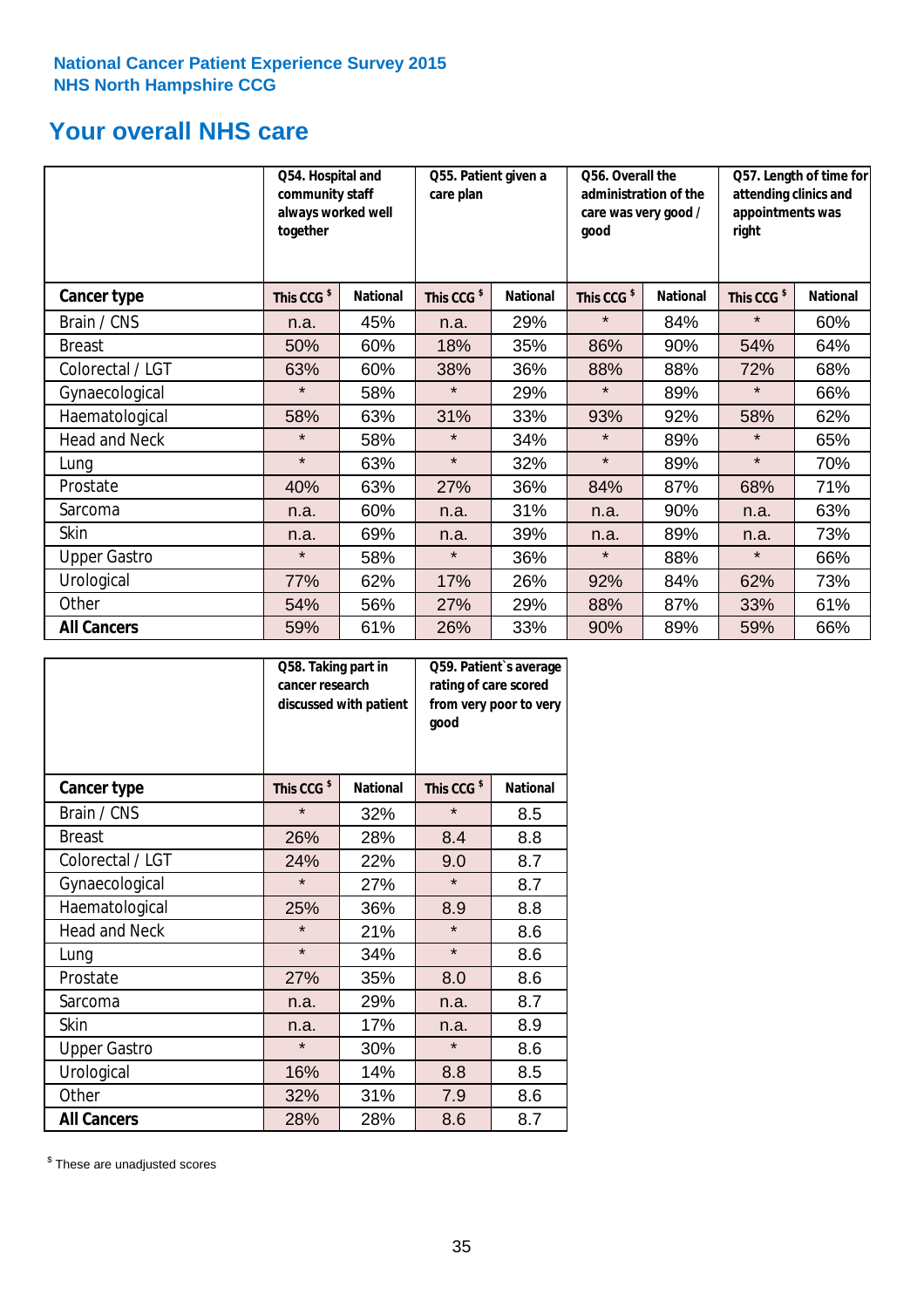# **Annex**

# **Methodology**

The sample for the survey included all adult (aged 16 and over) NHS patients, with a confirmed primary diagnosis of cancer, discharged from an NHS Trust after an inpatient episode or day case attendance for cancer related treatment in the months of April, May and June 2015.

The patients included in the sample had relevant cancer ICD10 codes (C00-99 excluding C44 and C84, and D05) in the first diagnosis field of their patient records, applied to their patient files by the relevant NHS Trust, and were alive at the point at which fieldwork commenced. Deceased checks were undertaken on up to three occasions during fieldwork, to ensure that questionnaires were not sent to patients who had died since their treatment.

Trust samples were checked rigorously for duplicates and patient lists were also de-duplicated nationally to ensure that patients did not receive multiple copies of questionnaires.

The fieldwork for the survey was undertaken between October 2015 and March 2016.

For the first time, the survey used a mixed mode methodology. Questionnaires were sent by post with two reminders where necesssary, but also included an option to complete online. A Freephone helpline was available for respondents to ask questions about the survey, to enable them to complete their questionnaires over the phone, and to provide access to a translation and interpreting facility for those whose first language was not English.

The Health Research Authority supported the survey by granting Section 251 approval.

# **Further information**

Further information on survey methodology, as well as all of the national and local reports and data, is available at www.ncpes.co.uk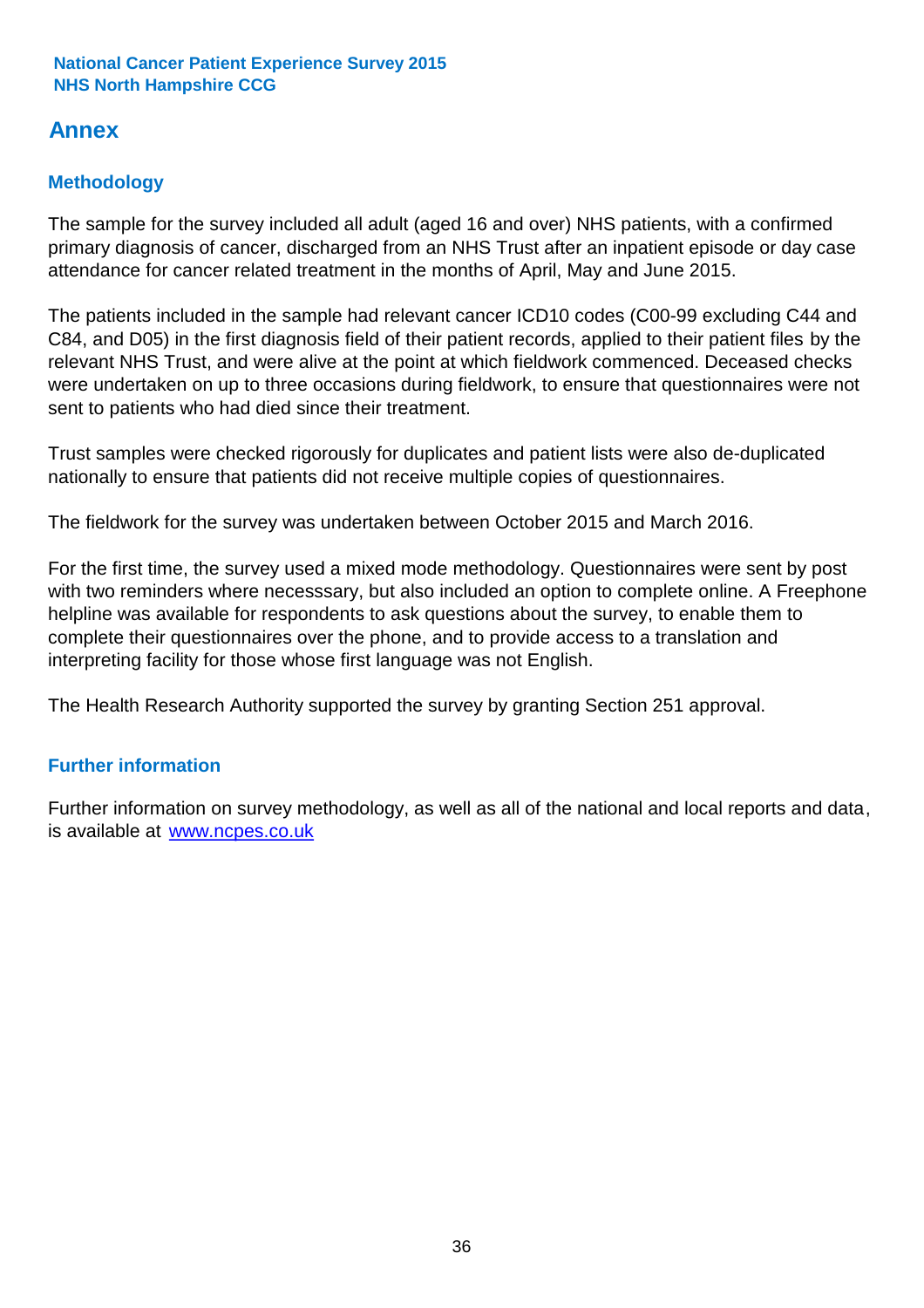### **Redevelopment of the 2015 survey**

A number of significant changes have been made to the National Cancer Patient Experience Survey in 2015:

- the length of the questionnaire has been reduced
- response options have been reviewed and changed to make them consistent throughout the survey
- some of the questions and / or answer options have been changed so that they are now in line with questions in other patient surveys (e.g. the Care Quality Commission national patient surveys), to improve comparability between them
- the topic areas within the questionnaire have been redesigned to capture the whole patient journey.

There are 50 questions in the questionnaire that relate directly to patient experience. Of these, 14 remain unchanged from previous years; and a further 21 have been slightly amended. We draw caution in directly comparing data from the 2015 survey to the findings of the previous CPES surveys, even for identical questions. Changes in the structure of the survey instrument (questionnaire) and also the administration of the survey (calendar period and length of time from sampling to field work start and completion) may influence nationwide averages, although these features will not greatly impact on relative comparisons (e.g. between patient groups or hospitals).

The other 15 questions are either new or substantially changed from previous years.

It is expected that there will be few, if any changes, to the questionnaire going forward so we will be able to compare the results year on year. Where changes are necessary they are expected to be for methodological reasons or to improve question reliability.

Another significant change in 2015 is that an online version of the questionnaire has been developed. The online version was developed to make the questionnaire more accessible for respondents. This may have an impact on the demographic characteristics of the respondents. This may be an improvement if previously underrepresented groups have responded. However, changes to the demographics of respondents may have implications on the overall results - and again, leads us to draw caution in directly comparing results with previous years.

### **Official Statistics**

The 2015 survey data has been published for the first time as Official Statistics. The 2015 survey data has been produced and published in line with the Code of Practice for Official Statistics.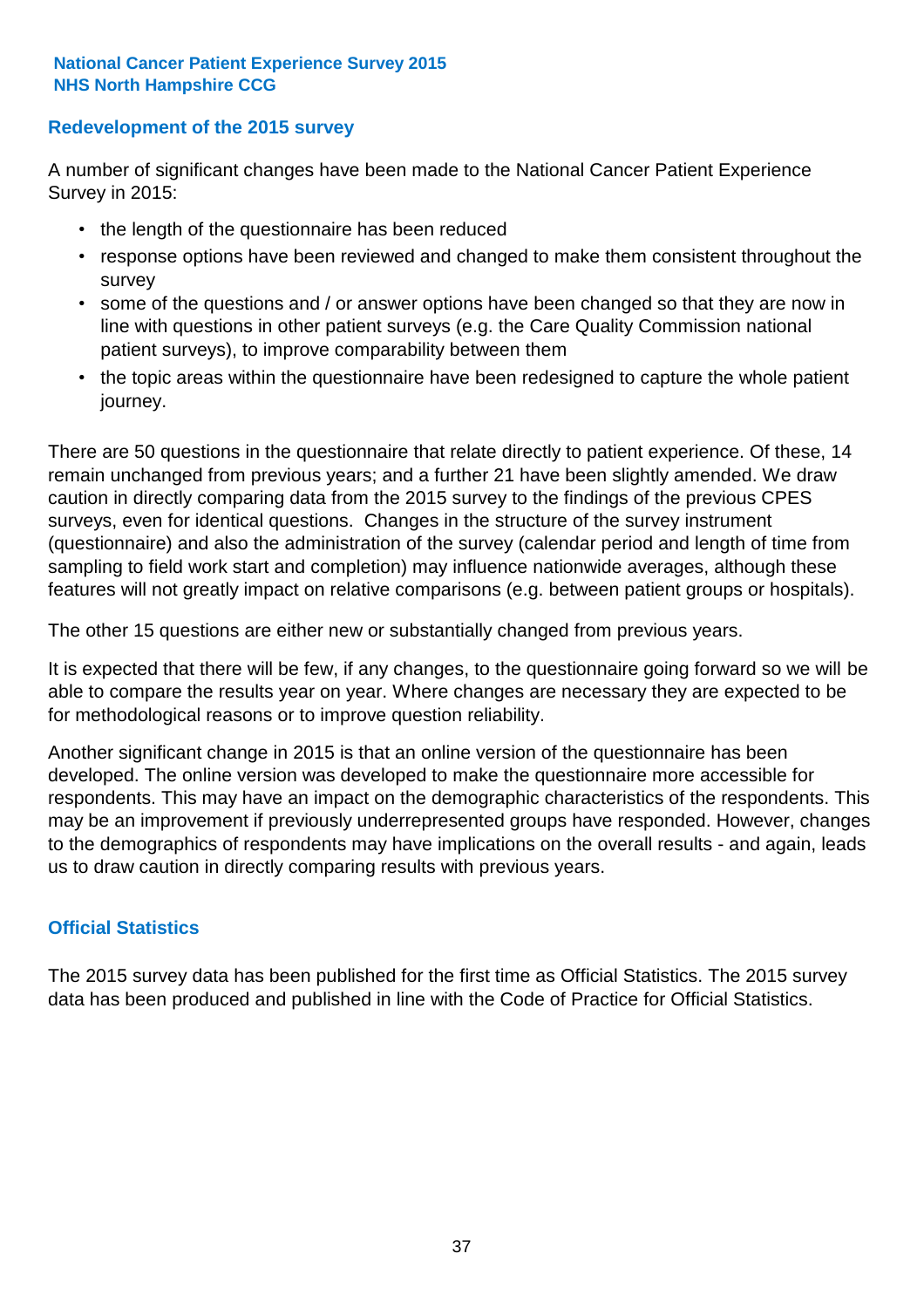### **Scoring methodologies**

49 of the 50 questions relating directly to patient experience have been summarised as the score of the percentage of patients who reported a positive experience. For example:

- question 6 asks: "Overall, how did you feel about the length of time you had to wait for your test to be done?". Responses have been recorded as positive only for those patients who selected the first option ("It was about right")
- question 11 asks: "When you were told you had cancer, were you given written information about the type of cancer you had?". Responses have been recorded as positive only for those patients who selected the first option ("Yes, and it was easy to understand").

Where options do not provide any information on positive/negative patient experience (e.g. "Don't know / can't remember"), they are excluded from the score.

The other question (question 59) asks respondents to rate their overall care on a scale of 0 to 10. Scores have been given as an average on this scale.

A copy of the 2015 questionnaire, marked up with all of these scoring conventions, is available at www.ncpes.co.uk

Further details on the scoring methodology can be found in the technical document for the survey, available at <u>www.ncpes.co.uk</u>

#### **Case-mix adjustment**

For the first time in 2015, case-mix adjusted findings are being presented alongside unadjusted results for CCGs. Case-mix adjustment allows us to account for the impact that differing patient populations might have on results. By using the case-mix adjusted estimates we can obtain a greater understanding of how a CCG is performing given their patient population.

The factors taken into account in this case-mix adjustment are gender, age, ethnic group, deprivation, and tumour group.

For further details on case-mix adjustment, please refer to the technical document for the survey, available at www.ncpes.co.uk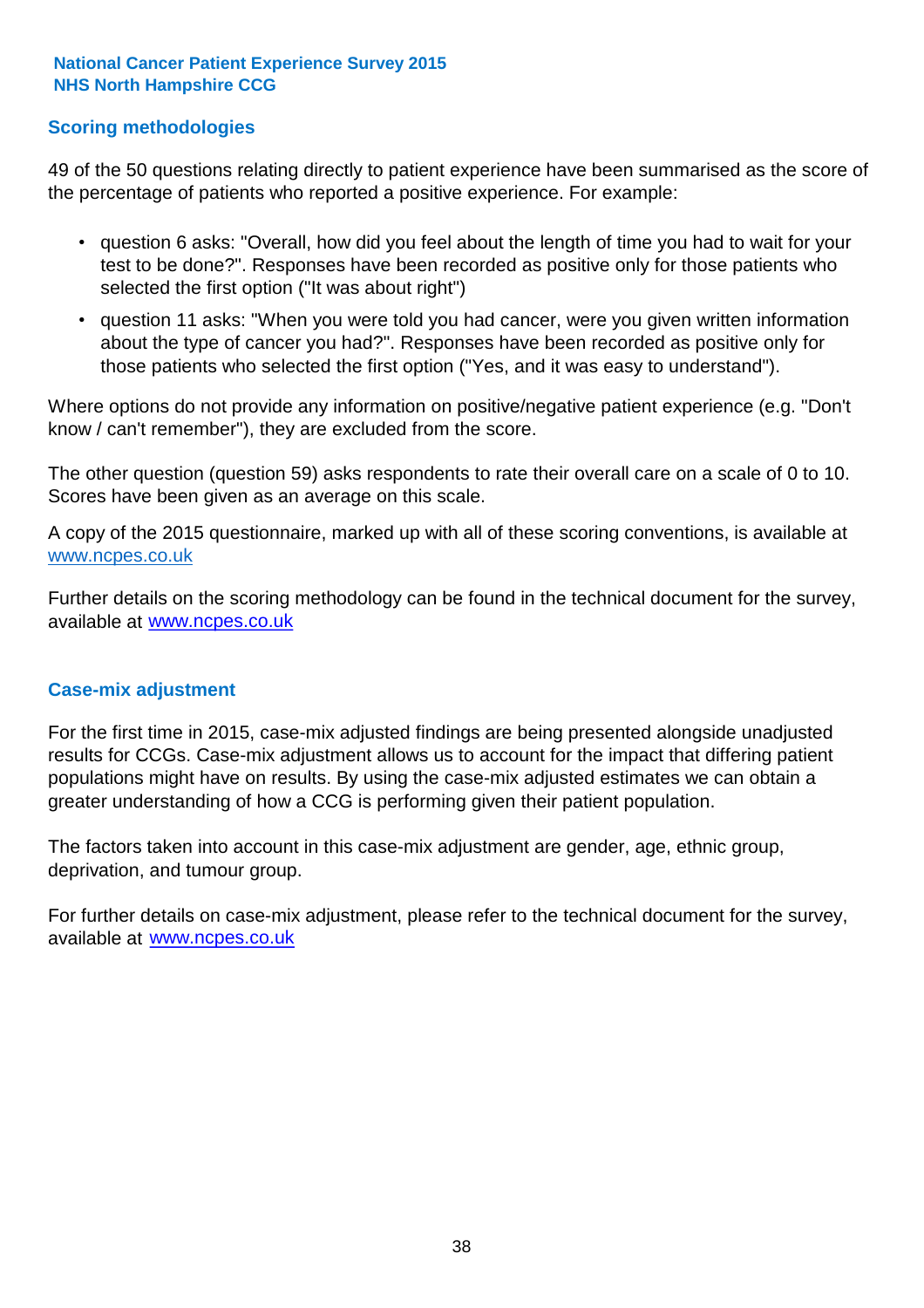# **Response Rates**

|                 | Sample<br><b>Size</b> | <b>Excluded</b> | Adjusted<br><b>Sample</b> | <b>Not</b><br>Returned Refused | Blank / | Completed | Response<br>Rate |
|-----------------|-----------------------|-----------------|---------------------------|--------------------------------|---------|-----------|------------------|
| <b>National</b> | 116,991               | 8.719           | 108,272                   | 33,168                         | 3.918   | 71,186    | 66%              |
| 10J             | 531                   | 27              | 504                       | <b>136</b>                     | 15      | 353       | 70%              |

#### **Respondents by tumour group**

The tables below show the numbers of patients from each tumour group and the age and gender distribution of these patients.

| <b>Tumour Group</b>  | Number of<br>respondents* |
|----------------------|---------------------------|
| Brain / CNS          | 4                         |
| <b>Breast</b>        | 83                        |
| Gynaecological       | 10                        |
| Colorectal / LGT     | 35                        |
| Lung                 | 24                        |
| <b>Skin</b>          | $\Omega$                  |
| Haematological       | 92                        |
| <b>Upper Gastro</b>  | 23                        |
| Other                | 8                         |
| Urological           | 39                        |
| Prostate             | 26                        |
| Sarcoma              | $\Omega$                  |
| <b>Head and Neck</b> | 9                         |

*\* These figures may not match the numerator for all questions in the 'Comparisons by tumour group' section of this report, because not all questions were answered by all respondents.*

### **Respondents by age and gender**

The questionnaire asked respondents to give their year of birth. This information has been amalgamated into 8 age bands. The age and gender distribution for the CCG was as follows:

|             | 16-24 | 25-34 | 35-44 | 45-54 | 55-64 | 65-74 | 75-84 | $85+$ | Total |
|-------------|-------|-------|-------|-------|-------|-------|-------|-------|-------|
| <b>Male</b> |       |       |       | О     | 31    | 68    | 45    |       | 166   |
| Female      |       |       |       | 35    | 33    | 61    | 38    |       | 187   |
| Total       | ⌒     |       | 11    | 43    | 64    | 129   | 83    | 13    | 353   |